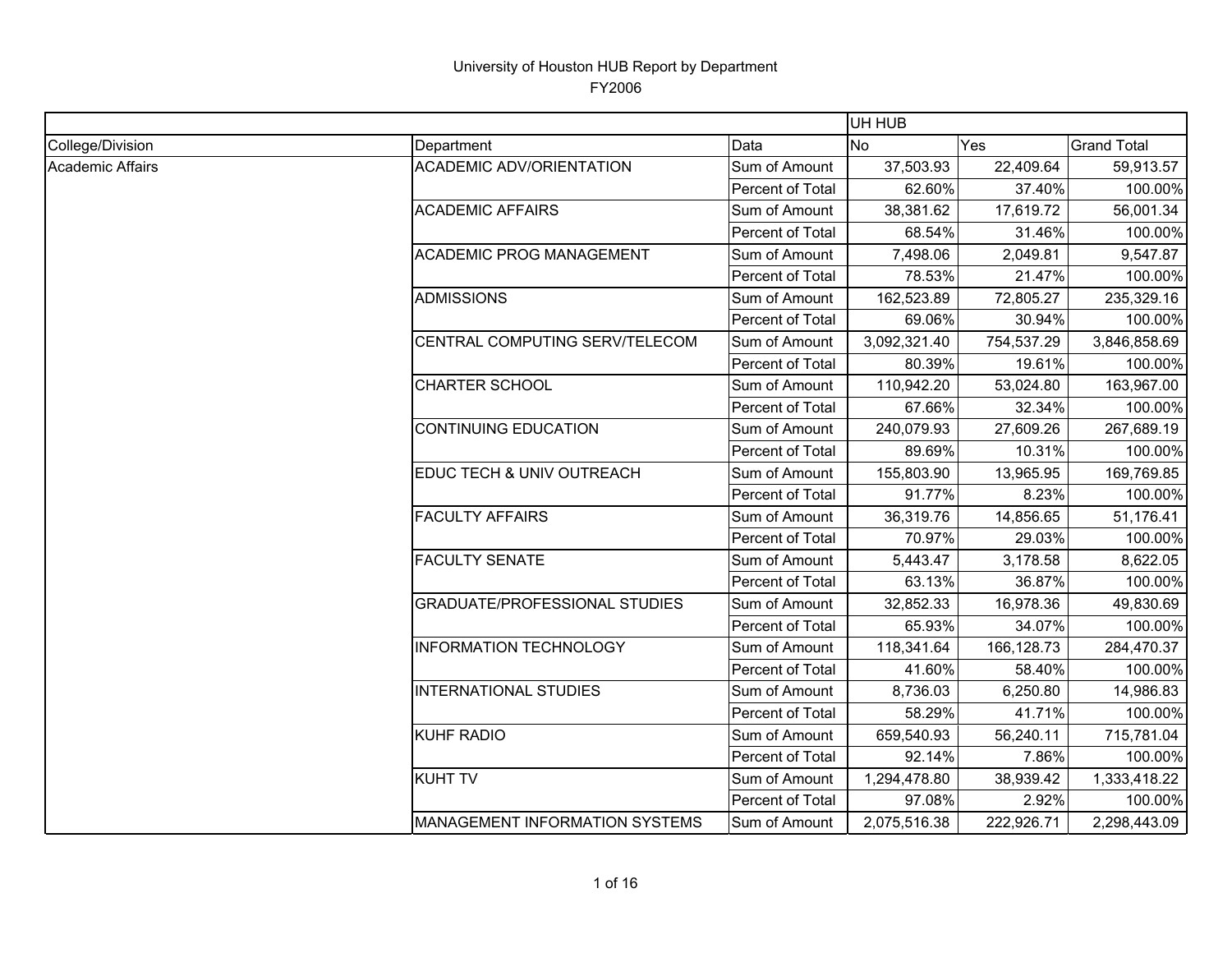|                                   |                                       |                  | UH HUB       |              |                    |
|-----------------------------------|---------------------------------------|------------------|--------------|--------------|--------------------|
| College/Division                  | Department                            | Data             | <b>No</b>    | Yes          | <b>Grand Total</b> |
| <b>Academic Affairs</b>           | <b>MANAGEMENT INFORMATION SYSTEMS</b> | Percent of Total | 90.30%       | 9.70%        | 100.00%            |
|                                   | POLICY AND PLANNING ANALYSIS          | Sum of Amount    | 13,421.33    | 4,883.04     | 18,304.37          |
|                                   |                                       | Percent of Total | 73.32%       | 26.68%       | 100.00%            |
|                                   | REGISTRATION AND ACADEMIC RECO        | Sum of Amount    | 158,614.75   | 18,197.71    | 176,812.46         |
|                                   |                                       | Percent of Total | 89.71%       | 10.29%       | 100.00%            |
|                                   | <b>SCHOLARS COMMUNITY</b>             | Sum of Amount    | 18,339.72    | 9,942.08     | 28,281.80          |
|                                   |                                       | Percent of Total | 64.85%       | 35.15%       | 100.00%            |
|                                   | <b>SCHOLARSHIPS (SPECIAL)</b>         | Sum of Amount    | 9,662.84     |              | 9,662.84           |
|                                   |                                       | Percent of Total | 100.00%      | 0.00%        | 100.00%            |
|                                   | SCHOLARSHIPS AND FINANCIAL AID        | Sum of Amount    | 99,690.83    | 32,593.32    | 132,284.15         |
|                                   |                                       | Percent of Total | 75.36%       | 24.64%       | 100.00%            |
|                                   | SECURITY AND DISASTER RECOVERY        | Sum of Amount    | 7,395.77     | 3,911.39     | 11,307.16          |
|                                   |                                       | Percent of Total | 65.41%       | 34.59%       | 100.00%            |
|                                   | TECHNOLOGY SUPPORT SERVICES           | Sum of Amount    | 611,882.80   | 1,409,861.58 | 2,021,744.38       |
|                                   |                                       | Percent of Total | 30.27%       | 69.73%       | 100.00%            |
|                                   | UNDERGRADUATE STUDIES                 | Sum of Amount    | 2,641.14     | 3,477.81     | 6,118.95           |
|                                   |                                       | Percent of Total | 43.16%       | 56.84%       | 100.00%            |
| Academic Affairs Sum of Amount    |                                       |                  | 8,997,933.45 | 2,972,388.03 | 11,970,321.48      |
| Academic Affairs Percent of Total |                                       |                  | 75.17%       | 24.83%       | 100.00%            |
| Administration and Finance        | <b>ADMIN - FINANCIAL SVCS</b>         | Sum of Amount    | 46,834.97    | 14,701.33    | 61,536.30          |
|                                   |                                       | Percent of Total | 76.11%       | 23.89%       | 100.00%            |
|                                   | <b>ADMINISTRATION &amp; FINANCE</b>   | Sum of Amount    | 137,766.52   | 19,587.93    | 157,354.45         |
|                                   |                                       | Percent of Total | 87.55%       | 12.45%       | 100.00%            |
|                                   | <b>AUXILIARY SERVICES</b>             | Sum of Amount    | 127,334.00   |              | 127,334.00         |
|                                   |                                       | Percent of Total | 100.00%      | 0.00%        | 100.00%            |
|                                   | AVCIAVP-ADMINISTRATION                | Sum of Amount    | 57,625.00    | 1,926.34     | 59,551.34          |
|                                   |                                       | Percent of Total | 96.77%       | 3.23%        | 100.00%            |
|                                   | <b>BUDGET</b>                         | Sum of Amount    | 5,013.30     | 3,314.23     | 8,327.53           |
|                                   |                                       | Percent of Total | 60.20%       | 39.80%       | 100.00%            |
|                                   | <b>BUSINESS SERVICES</b>              | Sum of Amount    | 12,580.80    |              | 12,580.80          |
|                                   |                                       | Percent of Total | 100.00%      | 0.00%        | 100.00%            |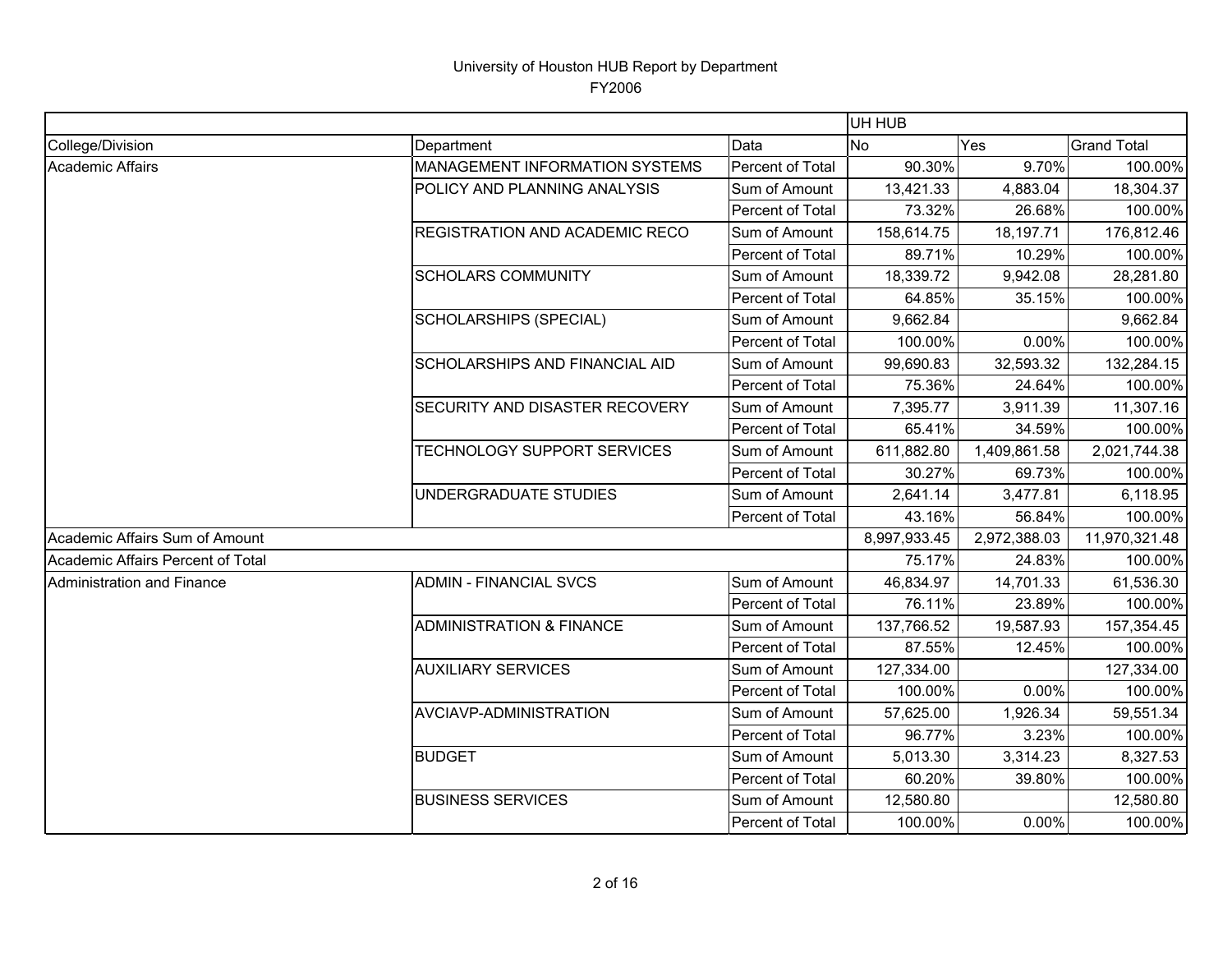|                            |                                  |                  | UH HUB        |               |                    |  |
|----------------------------|----------------------------------|------------------|---------------|---------------|--------------------|--|
| College/Division           | Department                       | Data             | <b>No</b>     | Yes           | <b>Grand Total</b> |  |
| Administration and Finance | ENVIRONMENTAL HEALTH RISK MGMT   | Sum of Amount    | 3,601,047.54  | 32,940.12     | 3,633,987.66       |  |
|                            |                                  | Percent of Total | 99.09%        | 0.91%         | 100.00%            |  |
|                            | <b>FACILITIES &amp; PLANNING</b> | Sum of Amount    | 18,321,700.93 | 14,579,655.30 | 32,901,356.23      |  |
|                            |                                  | Percent of Total | 55.69%        | 44.31%        | 100.00%            |  |
|                            | <b>FINANCE</b>                   | Sum of Amount    | 203,148.92    | 106,218.45    | 309,367.37         |  |
|                            |                                  | Percent of Total | 65.67%        | 34.33%        | 100.00%            |  |
|                            | <b>FINANCIAL REPORTING</b>       | Sum of Amount    | 6,355.28      | 4,664.54      | 11,019.82          |  |
|                            |                                  | Percent of Total | 57.67%        | 42.33%        | 100.00%            |  |
|                            | <b>HUB PROGRAMS</b>              | Sum of Amount    | 996.36        | 2,281.11      | 3,277.47           |  |
|                            |                                  | Percent of Total | 30.40%        | 69.60%        | 100.00%            |  |
|                            | <b>HUMAN RESOURCES</b>           | Sum of Amount    | 72,899.30     | 16,158.94     | 89,058.24          |  |
|                            |                                  | Percent of Total | 81.86%        | 18.14%        | 100.00%            |  |
|                            | INST - ADMINISTRATION & FINANCE  | Sum of Amount    | 985.92        |               | 985.92             |  |
|                            |                                  | Percent of Total | 100.00%       | 0.00%         | 100.00%            |  |
|                            | <b>INST - BUDGET</b>             | Sum of Amount    |               | 4,773.66      | 4,773.66           |  |
|                            |                                  | Percent of Total | 0.00%         | 100.00%       | 100.00%            |  |
|                            | <b>INST - FINANCE</b>            | Sum of Amount    | 9,562.48      |               | 9,562.48           |  |
|                            |                                  | Percent of Total | 100.00%       | 0.00%         | 100.00%            |  |
|                            | <b>INST - PLANT</b>              | Sum of Amount    | 10,436,707.69 | 1,020,925.44  | 11,457,633.13      |  |
|                            |                                  | Percent of Total | 91.09%        | 8.91%         | 100.00%            |  |
|                            | ONE CARD PROGRAM                 | Sum of Amount    | 359,092.45    | 5,663.25      | 364,755.70         |  |
|                            |                                  | Percent of Total | 98.45%        | 1.55%         | 100.00%            |  |
|                            | PARKING & TRANSPORTATION         | Sum of Amount    | 1,397,354.48  | 15,519.08     | 1,412,873.56       |  |
|                            |                                  | Percent of Total | 98.90%        | 1.10%         | 100.00%            |  |
|                            | PHY PLANT-ADMINISTRATION         | Sum of Amount    | 1,356,024.29  | 463,294.51    | 1,819,318.80       |  |
|                            |                                  | Percent of Total | 74.53%        | 25.47%        | 100.00%            |  |
|                            | PHY PLANT-AUTOMOTIVE             | Sum of Amount    | 125,621.36    | 46,389.51     | 172,010.87         |  |
|                            |                                  | Percent of Total | 73.03%        | 26.97%        | 100.00%            |  |
|                            | PHY PLANT-BLDG MAINT             | Sum of Amount    | 321,214.97    | 137,818.59    | 459,033.56         |  |
|                            |                                  | Percent of Total | 69.98%        | 30.02%        | 100.00%            |  |
|                            | PHY PLANT-CUSTODIAL SVCS         | Sum of Amount    | 71,328.01     | 6,013.73      | 77,341.74          |  |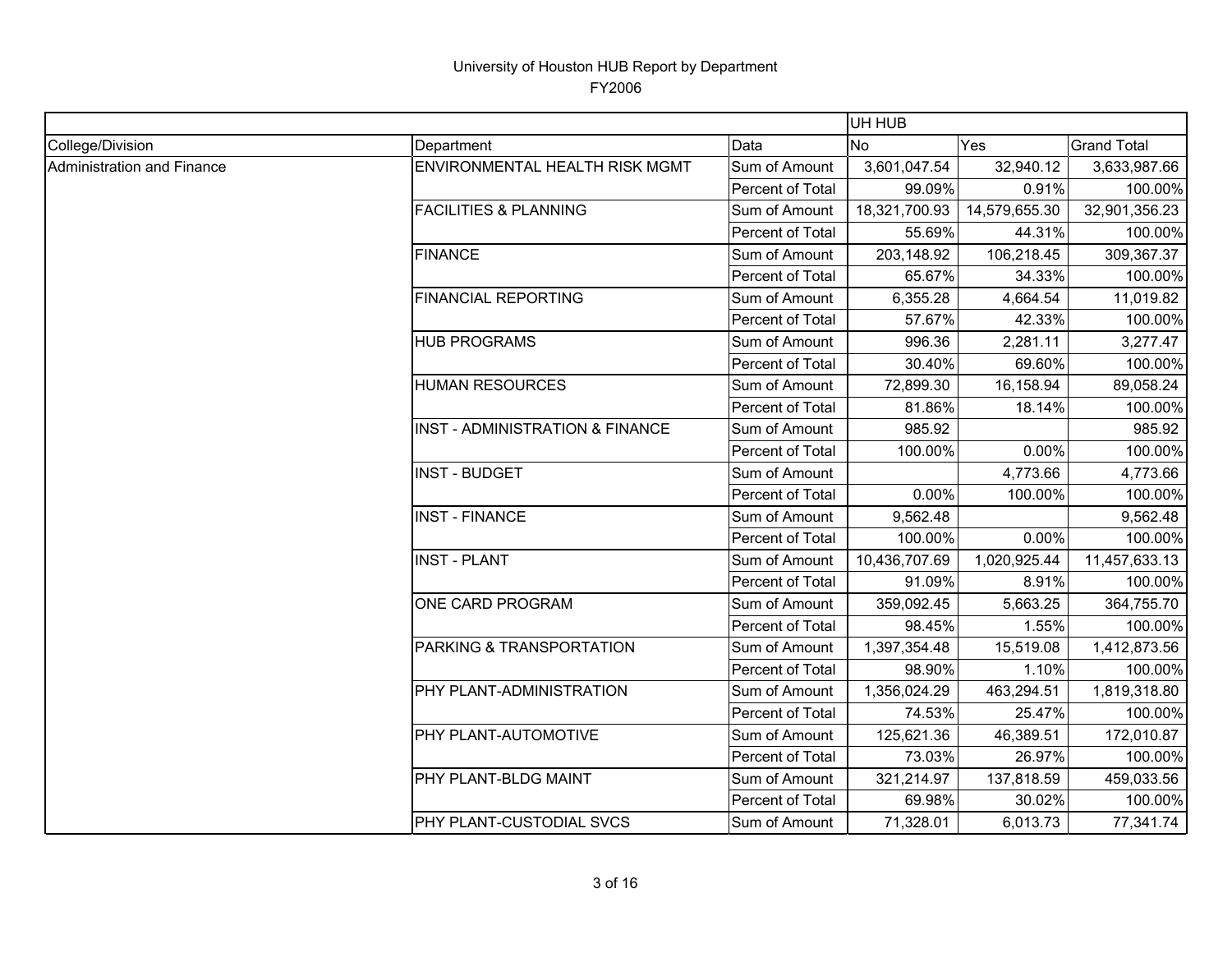|                                             |                                   |                  | UH HUB        |               |                    |
|---------------------------------------------|-----------------------------------|------------------|---------------|---------------|--------------------|
| College/Division                            | Department                        | Data             | <b>No</b>     | Yes           | <b>Grand Total</b> |
| Administration and Finance                  | <b>PHY PLANT-CUSTODIAL SVCS</b>   | Percent of Total | 92.22%        | 7.78%         | 100.00%            |
|                                             | PHY PLANT-GROUNDS MAINT           | Sum of Amount    | 109,678.76    | 4,766.45      | 114,445.21         |
|                                             |                                   | Percent of Total | 95.84%        | 4.16%         | 100.00%            |
|                                             | PHY PLANT-SOLID WASTE             | Sum of Amount    | 36,506.10     |               | 36,506.10          |
|                                             |                                   | Percent of Total | 100.00%       | 0.00%         | 100.00%            |
|                                             | PHY PLANT-UTILITIES               | Sum of Amount    | 997,588.16    | 247,487.94    | 1,245,076.10       |
|                                             |                                   | Percent of Total | 80.12%        | 19.88%        | 100.00%            |
|                                             | <b>POLICE</b>                     | Sum of Amount    | 311,589.14    | 92,797.49     | 404,386.63         |
|                                             |                                   | Percent of Total | 77.05%        | 22.95%        | 100.00%            |
|                                             | POSTAL SERVICES                   | Sum of Amount    | 69,575.38     | 2,221.46      | 71,796.84          |
|                                             |                                   | Percent of Total | 96.91%        | 3.09%         | 100.00%            |
|                                             | <b>PRINTING</b>                   | Sum of Amount    | 130,279.28    | 4,606.58      | 134,885.86         |
|                                             |                                   | Percent of Total | 96.58%        | 3.42%         | 100.00%            |
|                                             | PURCHASED UTILITIES               | Sum of Amount    | 24,108.05     |               | 24,108.05          |
|                                             |                                   | Percent of Total | 100.00%       | 0.00%         | 100.00%            |
|                                             | <b>STUDENT FINANCIAL SERVICES</b> | Sum of Amount    | 199,999.04    | 63,113.14     | 263,112.18         |
|                                             |                                   | Percent of Total | 76.01%        | 23.99%        | 100.00%            |
| Administration and Finance Sum of Amount    |                                   |                  | 38,550,518.48 | 16,896,839.12 | 55,447,357.60      |
| Administration and Finance Percent of Total |                                   |                  | 69.53%        | 30.47%        | 100.00%            |
| Architecture                                | <b>DEAN, ARCHITECTURE</b>         | Sum of Amount    | 253,640.27    | 20,531.83     | 274,172.10         |
|                                             |                                   | Percent of Total | 92.51%        | 7.49%         | 100.00%            |
| Architecture Sum of Amount                  |                                   |                  | 253,640.27    | 20,531.83     | 274,172.10         |
| Architecture Percent of Total               |                                   |                  | 92.51%        | 7.49%         | 100.00%            |
| <b>Business Administration</b>              | <b>ACCOUNTANCY AND TAXATION</b>   | Sum of Amount    | 13,703.48     | 35,067.57     | 48,771.05          |
|                                             |                                   | Percent of Total | 28.10%        | 71.90%        | 100.00%            |
|                                             | <b>CBA CAREER SERVICES CTR</b>    | Sum of Amount    | 50,172.66     | 5,920.57      | 56,093.23          |
|                                             |                                   | Percent of Total | 89.45%        | 10.55%        | 100.00%            |
|                                             | CTR FOR ENTREPRENEURSHIP & INN    | Sum of Amount    | 28,998.86     | 4,627.94      | 33,626.80          |
|                                             |                                   | Percent of Total | 86.24%        | 13.76%        | 100.00%            |
|                                             | CTR FOR EXECUTIVE DEVELOPMENT     | Sum of Amount    | 17,404.71     | 6,121.13      | 23,525.84          |
|                                             |                                   | Percent of Total | 73.98%        | 26.02%        | 100.00%            |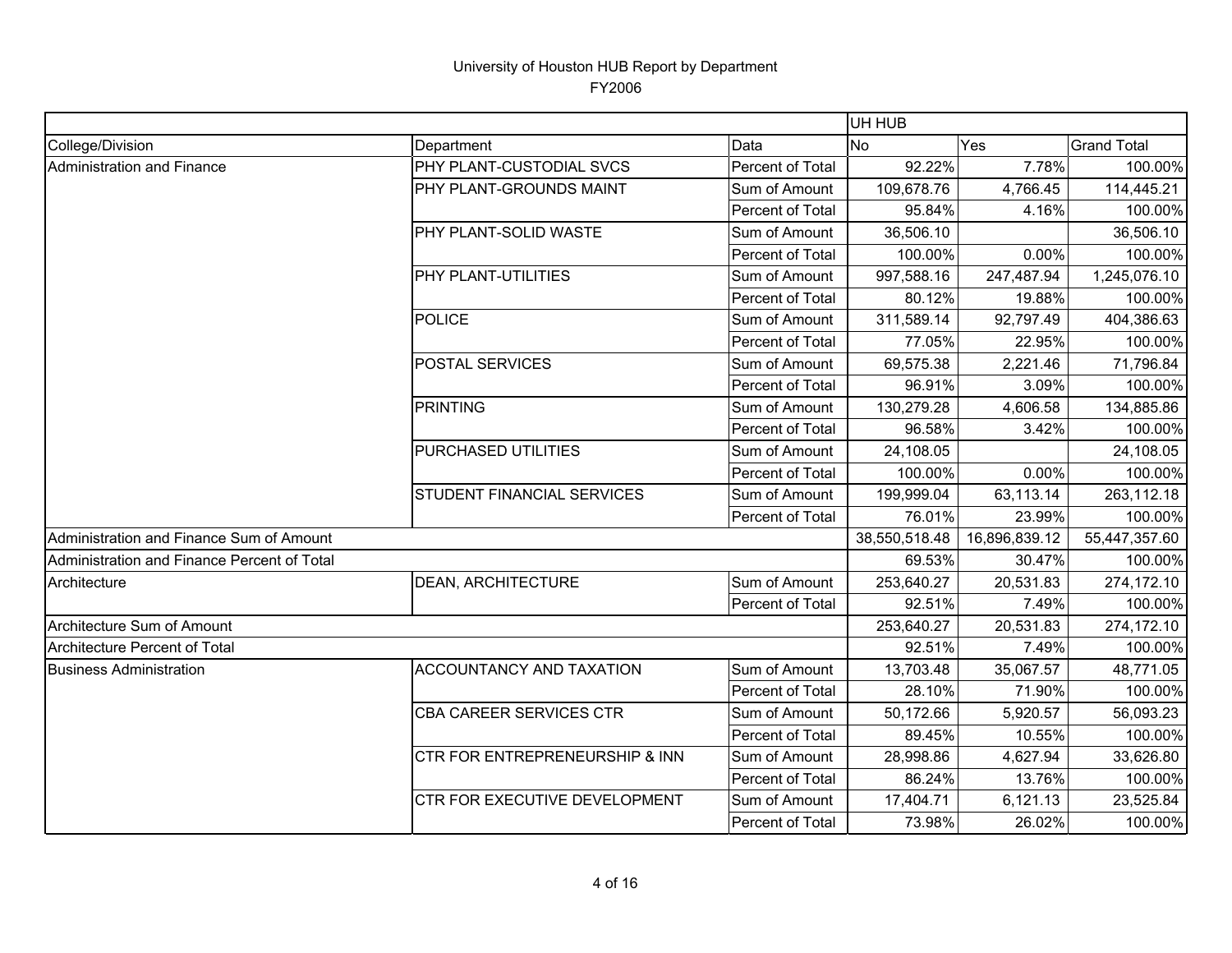|                                                 |                                           |                  | UH HUB       |            |                    |
|-------------------------------------------------|-------------------------------------------|------------------|--------------|------------|--------------------|
| College/Division                                | Department                                | Data             | <b>No</b>    | Yes        | <b>Grand Total</b> |
| <b>Business Administration</b>                  | DEAN, BUSINESS ADMINISTRATION             | Sum of Amount    | 718,608.55   | 200,199.67 | 918,808.22         |
|                                                 |                                           | Percent of Total | 78.21%       | 21.79%     | 100.00%            |
|                                                 | DECISION AND INFORMATION SCIEN            | Sum of Amount    | 18,274.17    | 32,720.00  | 50,994.17          |
|                                                 |                                           | Percent of Total | 35.84%       | 64.16%     | 100.00%            |
|                                                 | <b>EXECUTIVE DEGREE PROGRAMS</b>          | Sum of Amount    | 390,426.11   | 30,661.53  | 421,087.64         |
|                                                 |                                           | Percent of Total | 92.72%       | 7.28%      | 100.00%            |
|                                                 | <b>FINANCE</b>                            | Sum of Amount    | 6,263.85     | 12,548.60  | 18,812.45          |
|                                                 |                                           | Percent of Total | 33.30%       | 66.70%     | 100.00%            |
|                                                 | <b>GLOBAL ENERGY MGMT INST</b>            | Sum of Amount    | 2,495.19     |            | 2,495.19           |
|                                                 |                                           | Percent of Total | 100.00%      | 0.00%      | 100.00%            |
|                                                 | GULF COAST SMALL BUS. DEVEL CE            | Sum of Amount    | 380,345.42   | 189,102.30 | 569,447.72         |
|                                                 |                                           | Percent of Total | 66.79%       | 33.21%     | 100.00%            |
|                                                 | <b>INFORMATION SYSTEMS RESEARCH C</b>     | Sum of Amount    | 484.86       | 54.62      | 539.48             |
|                                                 |                                           | Percent of Total | 89.88%       | 10.12%     | 100.00%            |
|                                                 | <b>MANAGEMENT</b>                         | Sum of Amount    | 5,540.60     | 23,384.15  | 28,924.75          |
|                                                 |                                           | Percent of Total | 19.16%       | 80.84%     | 100.00%            |
|                                                 | <b>MARKETING</b>                          | Sum of Amount    | 178,845.11   | 44,709.61  | 223,554.72         |
|                                                 |                                           | Percent of Total | 80.00%       | 20.00%     | 100.00%            |
|                                                 | <b>MBA STUDENT SERVICES CENTER</b>        | Sum of Amount    | 5,524.07     | 1,448.75   | 6,972.82           |
|                                                 |                                           | Percent of Total | 79.22%       | 20.78%     | 100.00%            |
|                                                 | RESEARCH AND INSTR COMPUTING S            | Sum of Amount    | 169,291.96   | 105,464.94 | 274,756.90         |
|                                                 |                                           | Percent of Total | 61.62%       | 38.38%     | 100.00%            |
|                                                 | UNDERGRAD BUSINESS PROG                   | Sum of Amount    | 31,120.40    | 14,235.64  | 45,356.04          |
|                                                 |                                           | Percent of Total | 68.61%       | 31.39%     | 100.00%            |
| <b>Business Administration Sum of Amount</b>    |                                           |                  | 2,017,500.00 | 706,267.02 | 2,723,767.02       |
| <b>Business Administration Percent of Total</b> |                                           |                  | 74.07%       | 25.93%     | 100.00%            |
| Education                                       | CENTER FOR INFO TECH IN EDUCATION         | Sum of Amount    | 259,959.40   | 195,510.88 | 455,470.28         |
|                                                 |                                           | Percent of Total | 57.07%       | 42.93%     | 100.00%            |
|                                                 | <b>CONSISTENCY MGMT &amp; COOP DISCIP</b> | Sum of Amount    | 606,721.63   | 49,746.59  | 656,468.22         |
|                                                 |                                           | Percent of Total | 92.42%       | 7.58%      | 100.00%            |
|                                                 | <b>CURRICULUM AND INSTRUCTION</b>         | Sum of Amount    | 101,841.50   | 24,738.31  | 126,579.81         |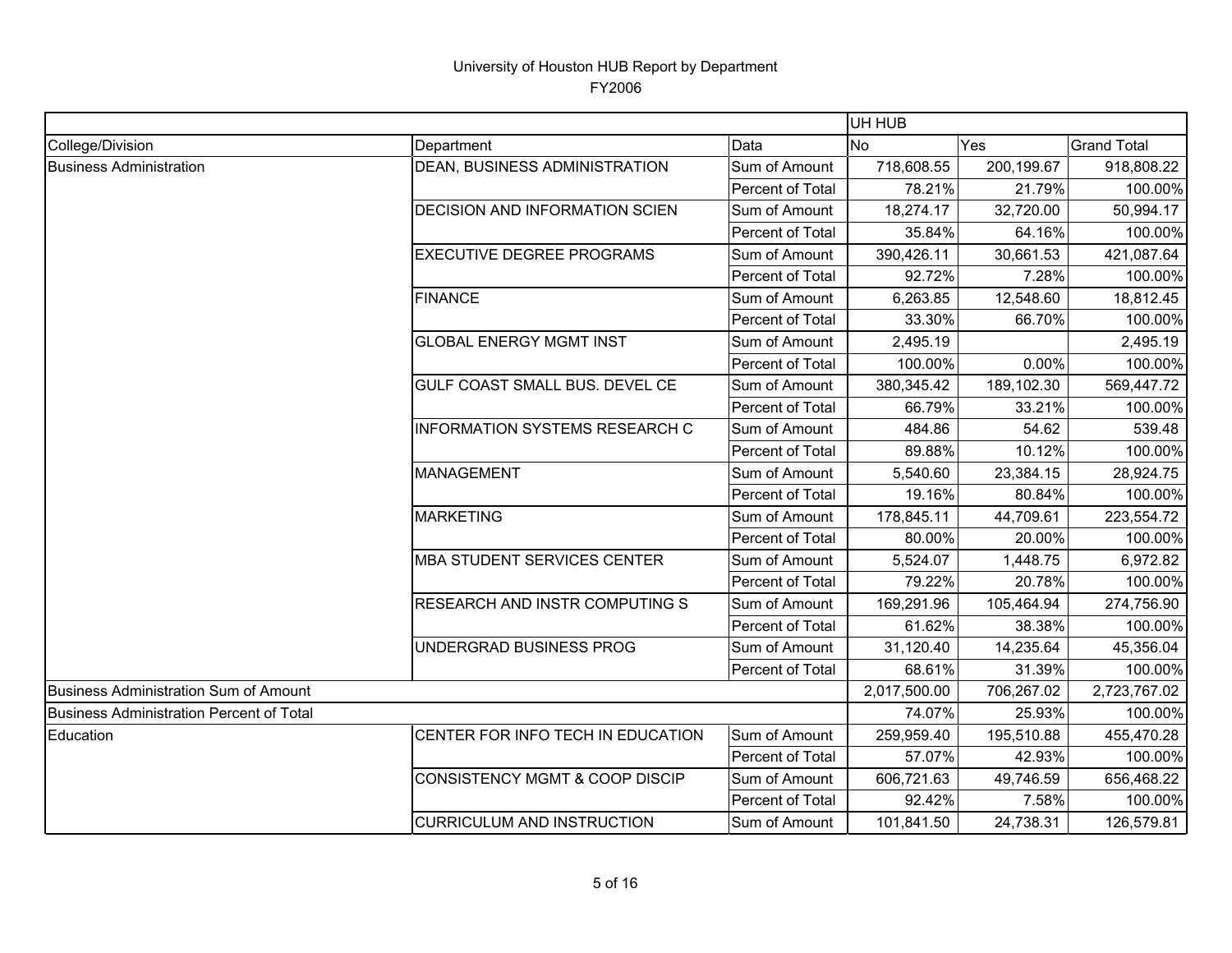|                            |                                    |                  | UH HUB       |            |                    |
|----------------------------|------------------------------------|------------------|--------------|------------|--------------------|
| College/Division           | Department                         | Data             | <b>No</b>    | Yes        | <b>Grand Total</b> |
| Education                  | <b>CURRICULUM AND INSTRUCTION</b>  | Percent of Total | 80.46%       | 19.54%     | 100.00%            |
|                            | <b>DEAN, EDUCATION</b>             | Sum of Amount    | 188,086.97   | 80,837.00  | 268,923.97         |
|                            |                                    | Percent of Total | 69.94%       | 30.06%     | 100.00%            |
|                            | EDU. LEADERSHIP & CULTURAL STU     | Sum of Amount    | 43,315.99    | 20,570.35  | 63,886.34          |
|                            |                                    | Percent of Total | 67.80%       | 32.20%     | 100.00%            |
|                            | EDUCATIONAL PSYCHOLOGY             | Sum of Amount    | 45,236.41    | 13,342.70  | 58,579.11          |
|                            |                                    | Percent of Total | 77.22%       | 22.78%     | 100.00%            |
|                            | HEALTH AND HUMAN PERFORMANCE       | Sum of Amount    | 430,326.88   | 102,806.92 | 533,133.80         |
|                            |                                    | Percent of Total | 80.72%       | 19.28%     | 100.00%            |
|                            | HUMAN DEVELOPMENT LAB              | Sum of Amount    | 31,340.62    | 5,846.18   | 37,186.80          |
|                            |                                    | Percent of Total | 84.28%       | 15.72%     | 100.00%            |
|                            | TEACHER EDUCATION AND CERTIFIC     | Sum of Amount    | 10,951.50    | 9,164.28   | 20,115.78          |
|                            |                                    | Percent of Total | 54.44%       | 45.56%     | 100.00%            |
|                            | TEX CTR FOR UNIV/SCHOOL PRTSHP     | Sum of Amount    | 100,121.43   | 14,694.31  | 114,815.74         |
|                            |                                    | Percent of Total | 87.20%       | 12.80%     | 100.00%            |
| Education Sum of Amount    |                                    |                  | 1,817,902.33 | 517,257.52 | 2,335,159.85       |
| Education Percent of Total |                                    |                  | 77.85%       | 22.15%     | 100.00%            |
| Engineering                | <b>CHEMICAL ENGINEERING</b>        | Sum of Amount    | 988,967.65   | 35,184.92  | 1,024,152.57       |
|                            |                                    | Percent of Total | 96.56%       | 3.44%      | 100.00%            |
|                            | <b>CIVIL ENGINEERING</b>           | Sum of Amount    | 397,821.58   | 68,169.62  | 465,991.20         |
|                            |                                    | Percent of Total | 85.37%       | 14.63%     | 100.00%            |
|                            | COMPOSITE ENGR APPLICATIONS CT     | Sum of Amount    | 60,990.30    | 3,805.89   | 64,796.19          |
|                            |                                    | Percent of Total | 94.13%       | 5.87%      | 100.00%            |
|                            | <b>CTR FOR INNOVATIVE GROUTING</b> | Sum of Amount    | 48,301.91    | 3,635.87   | 51,937.78          |
|                            |                                    | Percent of Total | 93.00%       | 7.00%      | 100.00%            |
|                            | <b>DEAN, ENGINEERING</b>           | Sum of Amount    | 557,307.79   | 175,043.32 | 732,351.11         |
|                            |                                    | Percent of Total | 76.10%       | 23.90%     | 100.00%            |
|                            | ELECTRICAL ENGINEERING             | Sum of Amount    | 803,159.14   | 31,954.84  | 835,113.98         |
|                            |                                    | Percent of Total | 96.17%       | 3.83%      | 100.00%            |
|                            | <b>ENGINEERING SERVICES</b>        | Sum of Amount    | 17,426.75    | 1,862.67   | 19,289.42          |
|                            |                                    | Percent of Total | 90.34%       | 9.66%      | 100.00%            |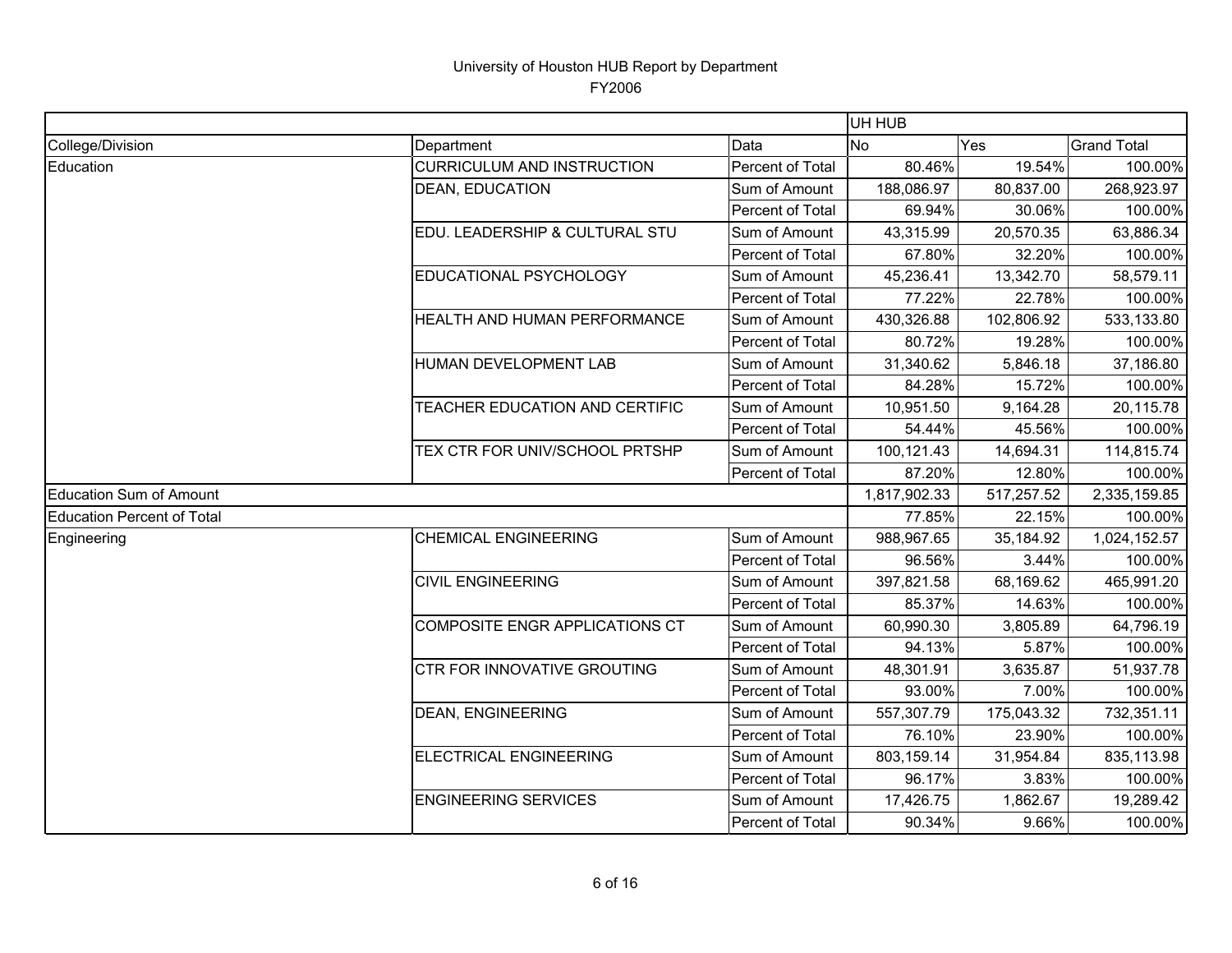|                                |                                |                  | UH HUB       |            |                    |
|--------------------------------|--------------------------------|------------------|--------------|------------|--------------------|
| College/Division               | Department                     | Data             | <b>No</b>    | Yes        | <b>Grand Total</b> |
| Engineering                    | <b>INDUSTRIAL ENGINEERING</b>  | Sum of Amount    | 78,247.12    | 68,394.04  | 146,641.16         |
|                                |                                | Percent of Total | 53.36%       | 46.64%     | 100.00%            |
|                                | MECHANICAL ENGINEERING         | Sum of Amount    | 633,152.96   | 75,342.80  | 708,495.76         |
|                                |                                | Percent of Total | 89.37%       | 10.63%     | 100.00%            |
|                                | NANOSYSTEM MANUFACTURING CTR   | Sum of Amount    | 4,025.11     |            | 4,025.11           |
|                                |                                | Percent of Total | 100.00%      | 0.00%      | 100.00%            |
|                                | SW PUBLIC TECHNOLOGY CENTER    | Sum of Amount    | 22,390.94    | 17,966.33  | 40,357.27          |
|                                |                                | Percent of Total | 55.48%       | 44.52%     | 100.00%            |
| Engineering Sum of Amount      |                                |                  | 3,611,791.25 | 481,360.30 | 4,093,151.55       |
| Engineering Percent of Total   |                                |                  | 88.24%       | 11.76%     | 100.00%            |
| Graduate School of Social Work | <b>AMERICAN HUMANICS</b>       | Sum of Amount    | 8,329.04     | 167.94     | 8,496.98           |
|                                |                                | Percent of Total | 98.02%       | 1.98%      | 100.00%            |
|                                | CENTER FOR ORG RESEARCH & EFFE | Sum of Amount    | 33.70        | 152.81     | 186.51             |
|                                |                                | Percent of Total | 18.07%       | 81.93%     | 100.00%            |
|                                | DEAN, SOCIAL WORK              | Sum of Amount    | 67,408.15    | 47,457.46  | 114,865.61         |
|                                |                                | Percent of Total | 58.68%       | 41.32%     | 100.00%            |
|                                | <b>DEVELOPMENT</b>             | Sum of Amount    |              | 200.72     | 200.72             |
|                                |                                | Percent of Total | 0.00%        | 100.00%    | 100.00%            |
|                                | <b>FIELD OFFICE</b>            | Sum of Amount    | 4,046.30     | 5,739.47   | 9,785.77           |
|                                |                                | Percent of Total | 41.35%       | 58.65%     | 100.00%            |
|                                | <b>LEARNING CENTER</b>         | Sum of Amount    | 181.50       |            | 181.50             |
|                                |                                | Percent of Total | 100.00%      | 0.00%      | 100.00%            |
|                                | MSW ADMISSIONS OFFICE          | Sum of Amount    | 1,216.42     | 3,233.49   | 4,449.91           |
|                                |                                | Percent of Total | 27.34%       | 72.66%     | 100.00%            |
|                                | <b>MSW PROGRAM</b>             | Sum of Amount    | 2,671.97     | 496.21     | 3,168.18           |
|                                |                                | Percent of Total | 84.34%       | 15.66%     | 100.00%            |
|                                | <b>ODSPR</b>                   | Sum of Amount    | 25,300.22    | 2,527.67   | 27,827.89          |
|                                |                                | Percent of Total | 90.92%       | 9.08%      | 100.00%            |
|                                | PHD PROGRAM                    | Sum of Amount    | 3,010.58     | 97.53      | 3,108.11           |
|                                |                                | Percent of Total | 96.86%       | 3.14%      | 100.00%            |
|                                | SOC WRK ACADEMY FOR RSRCH/PRAC | Sum of Amount    | 138,705.66   | 37,188.55  | 175,894.21         |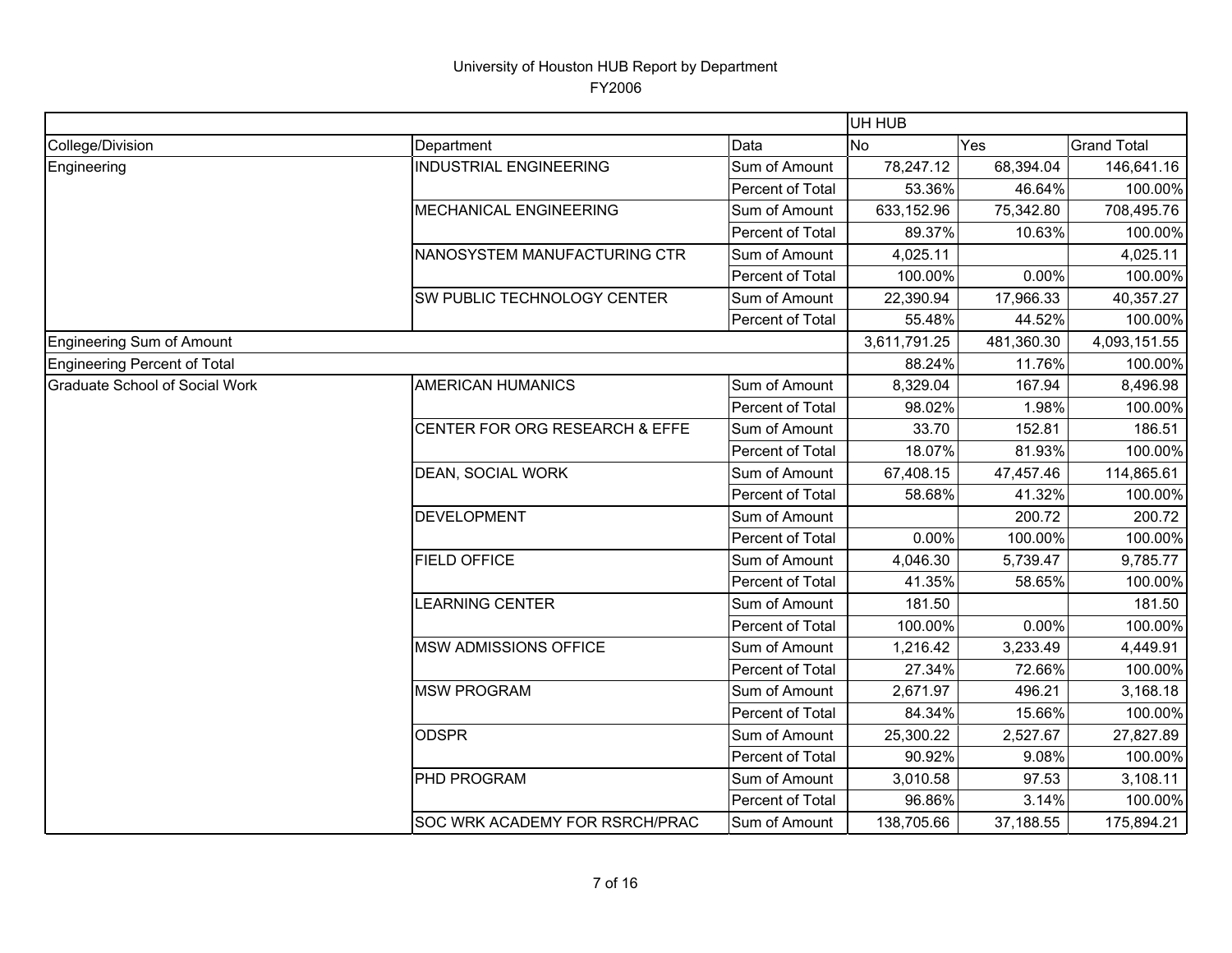|                                                  |                                       |                  | UH HUB       |            |                    |
|--------------------------------------------------|---------------------------------------|------------------|--------------|------------|--------------------|
| College/Division                                 | Department                            | Data             | <b>No</b>    | Yes        | <b>Grand Total</b> |
| <b>Graduate School of Social Work</b>            | <b>SOC WRK ACADEMY FOR RSRCH/PRAC</b> | Percent of Total | 78.86%       | 21.14%     | 100.00%            |
| Graduate School of Social Work Sum of Amount     |                                       |                  | 250,903.54   | 97,261.85  | 348,165.39         |
| Graduate School of Social Work Percent of Total  |                                       |                  | 72.06%       | 27.94%     | 100.00%            |
| Honors College                                   | DEAN, HONORS COLLEGE                  | Sum of Amount    | 109,413.44   | 47,488.42  | 156,901.86         |
|                                                  |                                       | Percent of Total | 69.73%       | 30.27%     | 100.00%            |
|                                                  | HONORS COLLEGE                        | Sum of Amount    | 8,184.53     |            | 8,184.53           |
|                                                  |                                       | Percent of Total | 100.00%      | 0.00%      | 100.00%            |
| Honors College Sum of Amount                     |                                       |                  | 117,597.97   | 47,488.42  | 165,086.39         |
| Honors College Percent of Total                  |                                       |                  | 71.23%       | 28.77%     | 100.00%            |
| Hotel and Restaurant Management                  | DEAN, HOTEL & RESTAURANT MANAG        | Sum of Amount    | 154,550.76   | 116,828.08 | 271,378.84         |
|                                                  |                                       | Percent of Total | 56.95%       | 43.05%     | 100.00%            |
|                                                  | HOTEL AND RESTAURANT MANAGEMEN        | Sum of Amount    | 1,472,524.42 | 74,716.23  | 1,547,240.65       |
|                                                  |                                       | Percent of Total | 95.17%       | 4.83%      | 100.00%            |
| Hotel and Restaurant Management Sum of Amount    |                                       |                  | 1,627,075.18 | 191,544.31 | 1,818,619.49       |
| Hotel and Restaurant Management Percent of Total |                                       |                  | 89.47%       | 10.53%     | 100.00%            |
| Law Center                                       | DEAN, LAW                             | Sum of Amount    | 869,743.97   | 414,263.97 | 1,284,007.94       |
|                                                  |                                       | Percent of Total | 67.74%       | 32.26%     | 100.00%            |
|                                                  | LAW                                   | Sum of Amount    | 1,975.53     | 2,397.29   | 4,372.82           |
|                                                  |                                       | Percent of Total | 45.18%       | 54.82%     | 100.00%            |
|                                                  | LAW INFORMATION TECHNOLOGY            | Sum of Amount    | 110,028.46   | 93,774.15  | 203,802.61         |
|                                                  |                                       | Percent of Total | 53.99%       | 46.01%     | 100.00%            |
|                                                  | <b>LAW LIBRARY</b>                    | Sum of Amount    | 316,704.20   | 42,853.74  | 359,557.94         |
|                                                  |                                       | Percent of Total | 88.08%       | 11.92%     | 100.00%            |
| Law Center Sum of Amount                         |                                       |                  | 1,298,452.16 | 553,289.15 | 1,851,741.31       |
| Law Center Percent of Total                      |                                       |                  | 70.12%       | 29.88%     | 100.00%            |
| <b>Liberal Arts and Social Sciences</b>          | <b>AEROSPACE STUDIES</b>              | Sum of Amount    | 12,481.32    | 1,554.33   | 14,035.65          |
|                                                  |                                       | Percent of Total | 88.93%       | 11.07%     | 100.00%            |
|                                                  | AFRICAN-AMERICAN STUDIES              | Sum of Amount    | 43,308.72    | 32,998.96  | 76,307.68          |
|                                                  |                                       | Percent of Total | 56.76%       | 43.24%     | 100.00%            |
|                                                  | <b>ANTHROPOLOGY</b>                   | Sum of Amount    | 4,398.92     | 10,061.50  | 14,460.42          |
|                                                  |                                       | Percent of Total | 30.42%       | 69.58%     | 100.00%            |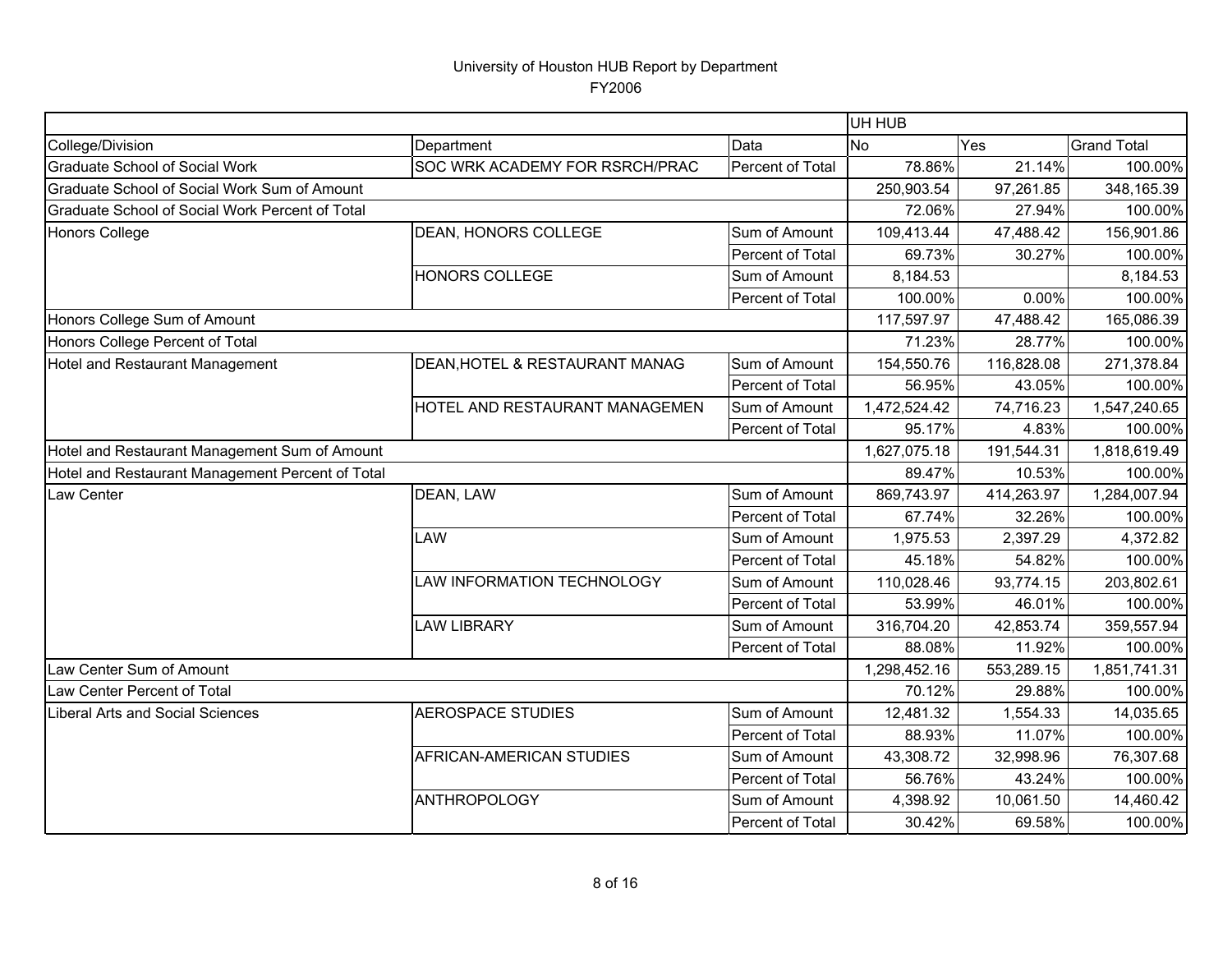|                                  |                                 |                  | UH HUB     |            |                    |
|----------------------------------|---------------------------------|------------------|------------|------------|--------------------|
| College/Division                 | Department                      | Data             | <b>No</b>  | Yes        | <b>Grand Total</b> |
| Liberal Arts and Social Sciences | <b>ART</b>                      | Sum of Amount    | 134,454.48 | 127,723.38 | 262,177.86         |
|                                  |                                 | Percent of Total | 51.28%     | 48.72%     | 100.00%            |
|                                  | <b>ARTE PUBLICO</b>             | Sum of Amount    | 529,575.06 | 10,192.41  | 539,767.47         |
|                                  |                                 | Percent of Total | 98.11%     | 1.89%      | 100.00%            |
|                                  | <b>BAND</b>                     | Sum of Amount    | 183,845.76 | 1,564.36   | 185,410.12         |
|                                  |                                 | Percent of Total | 99.16%     | 0.84%      | 100.00%            |
|                                  | <b>BLAFFER GALLERY</b>          | Sum of Amount    | 219,900.47 | 8,236.72   | 228,137.19         |
|                                  |                                 | Percent of Total | 96.39%     | 3.61%      | 100.00%            |
|                                  | CENTER FOR PUBLIC POLICY        | Sum of Amount    | 3,838.89   | 14,364.20  | 18,203.09          |
|                                  |                                 | Percent of Total | 21.09%     | 78.91%     | 100.00%            |
|                                  | <b>COMMUNICATION</b>            | Sum of Amount    | 181,640.96 | 175,634.75 | 357,275.71         |
|                                  |                                 | Percent of Total | 50.84%     | 49.16%     | 100.00%            |
|                                  | <b>COMMUNICATIONS DISORDERS</b> | Sum of Amount    | 72,480.21  | 5,609.12   | 78,089.33          |
|                                  |                                 | Percent of Total | 92.82%     | 7.18%      | 100.00%            |
|                                  | DEAN, LIBERAL ARTS & SOC SCI    | Sum of Amount    | 220,742.30 | 316,343.69 | 537,085.99         |
|                                  |                                 | Percent of Total | 41.10%     | 58.90%     | 100.00%            |
|                                  | <b>ECONOMICS</b>                | Sum of Amount    | 98,653.63  | 66,775.91  | 165,429.54         |
|                                  |                                 | Percent of Total | 59.63%     | 40.37%     | 100.00%            |
|                                  | <b>ENGLISH</b>                  | Sum of Amount    | 111,390.35 | 72,531.59  | 183,921.94         |
|                                  |                                 | Percent of Total | 60.56%     | 39.44%     | 100.00%            |
|                                  | <b>HISTORY</b>                  | Sum of Amount    | 61,784.84  | 27,636.43  | 89,421.27          |
|                                  |                                 | Percent of Total | 69.09%     | 30.91%     | 100.00%            |
|                                  | <b>MEXICAN-AMERICAN STUDIES</b> | Sum of Amount    | 58,654.32  | 22,899.80  | 81,554.12          |
|                                  |                                 | Percent of Total | 71.92%     | 28.08%     | 100.00%            |
|                                  | <b>MILITARY SCIENCE</b>         | Sum of Amount    | 21,325.42  | 4,000.89   | 25,326.31          |
|                                  |                                 | Percent of Total | 84.20%     | 15.80%     | 100.00%            |
|                                  | MODERN AND CLASSICAL LANGUAGES  | Sum of Amount    | 63,660.15  | 24,849.30  | 88,509.45          |
|                                  |                                 | Percent of Total | 71.92%     | 28.08%     | 100.00%            |
|                                  | <b>MUSIC</b>                    | Sum of Amount    | 358,332.02 | 113,893.67 | 472,225.69         |
|                                  |                                 | Percent of Total | 75.88%     | 24.12%     | 100.00%            |
|                                  | PHILOSOPHY                      | Sum of Amount    | 5,186.40   | 10,741.36  | 15,927.76          |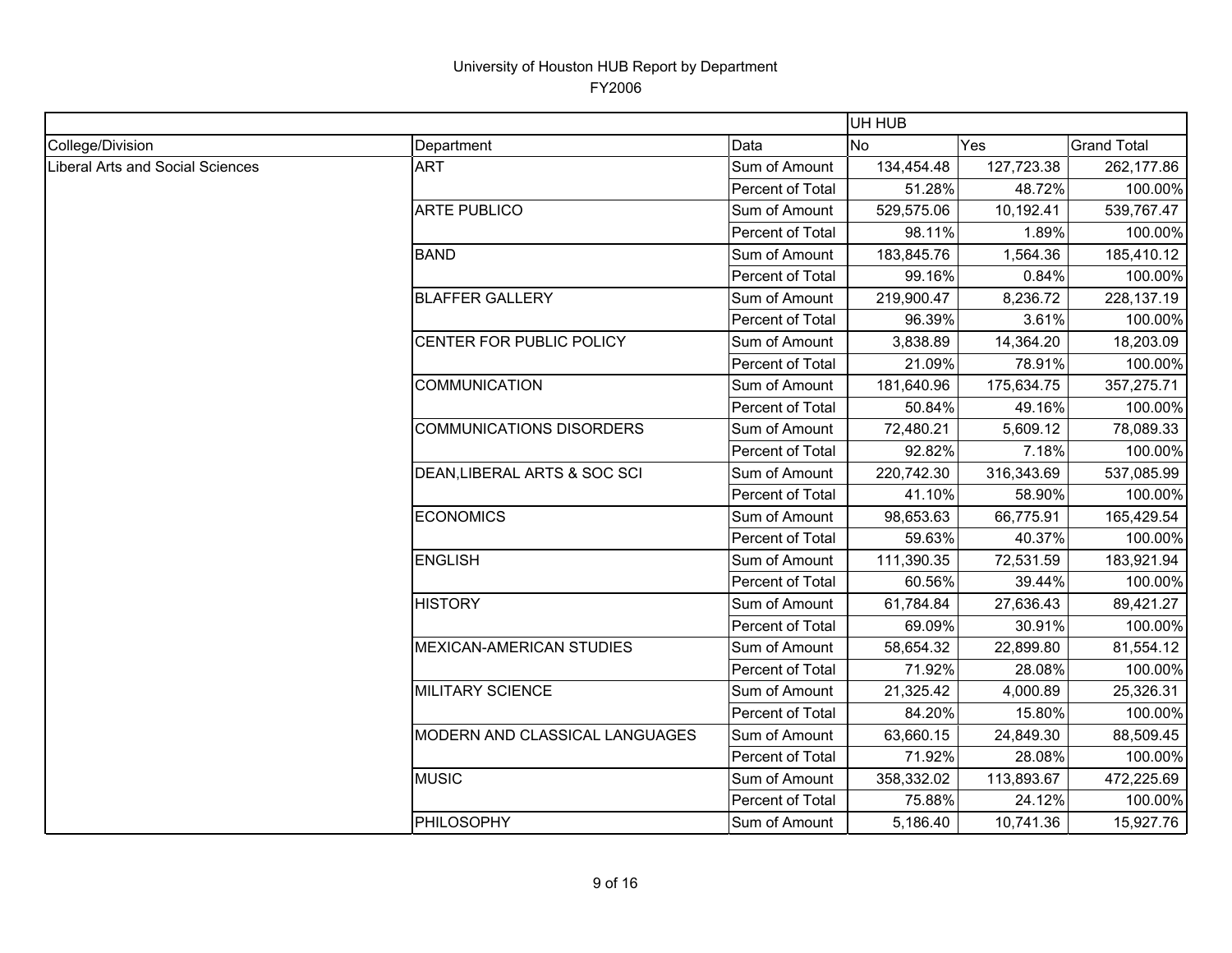|                                                   |                                          |                  | UH HUB       |              |                    |
|---------------------------------------------------|------------------------------------------|------------------|--------------|--------------|--------------------|
| College/Division                                  | Department                               | Data             | <b>No</b>    | Yes          | <b>Grand Total</b> |
| Liberal Arts and Social Sciences                  | PHILOSOPHY                               | Percent of Total | 32.56%       | 67.44%       | 100.00%            |
|                                                   | POLITICAL SCIENCE                        | Sum of Amount    | 57,108.51    | 34,807.83    | 91,916.34          |
|                                                   |                                          | Percent of Total | 62.13%       | 37.87%       | 100.00%            |
|                                                   | <b>PSYCHOLOGY</b>                        | Sum of Amount    | 240,478.01   | 24,713.24    | 265,191.25         |
|                                                   |                                          | Percent of Total | 90.68%       | 9.32%        | 100.00%            |
|                                                   | <b>RELIGIOUS STUDIES</b>                 | Sum of Amount    | 1,641.83     |              | 1,641.83           |
|                                                   |                                          | Percent of Total | 100.00%      | 0.00%        | 100.00%            |
|                                                   | <b>SOCIOLOGY</b>                         | Sum of Amount    | 14,036.11    | 32,477.22    | 46,513.33          |
|                                                   |                                          | Percent of Total | 30.18%       | 69.82%       | 100.00%            |
|                                                   | <b>THEATRE</b>                           | Sum of Amount    | 195,133.94   | 28,909.78    | 224,043.72         |
|                                                   |                                          | Percent of Total | 87.10%       | 12.90%       | 100.00%            |
|                                                   | <b>WOMEN'S STUDIES PROGRAM</b>           | Sum of Amount    | 67,692.47    | 2,335.89     | 70,028.36          |
|                                                   |                                          | Percent of Total | 96.66%       | 3.34%        | 100.00%            |
|                                                   | <b>WRITING CENTER</b>                    | Sum of Amount    | 17,797.80    | 13,868.75    | 31,666.55          |
|                                                   |                                          | Percent of Total | 56.20%       | 43.80%       | 100.00%            |
| Liberal Arts and Social Sciences Sum of Amount    |                                          |                  | 2,979,542.89 | 1,184,725.08 | 4, 164, 267. 97    |
| Liberal Arts and Social Sciences Percent of Total |                                          |                  | 71.55%       | 28.45%       | 100.00%            |
| Library                                           | UNIVERSITY LIBRARIES                     | Sum of Amount    | 3,600,915.31 | 579,220.44   | 4,180,135.75       |
|                                                   |                                          | Percent of Total | 86.14%       | 13.86%       | 100.00%            |
| Library Sum of Amount                             |                                          |                  | 3,600,915.31 | 579,220.44   | 4,180,135.75       |
| <b>Library Percent of Total</b>                   |                                          |                  | 86.14%       | 13.86%       | 100.00%            |
| Natural Science and Mathematics                   | <b>BIOCHEM &amp; BIOPHYS SCIENCE-OLD</b> | Sum of Amount    | 1,253.57     |              | 1,253.57           |
|                                                   |                                          | Percent of Total | 100.00%      | 0.00%        | 100.00%            |
|                                                   | <b>BIOLOGY &amp; BIOCHEMISTRY</b>        | Sum of Amount    | 1,699,885.66 | 43,541.30    | 1,743,426.96       |
|                                                   |                                          | Percent of Total | 97.50%       | 2.50%        | 100.00%            |
|                                                   | <b>CAGE INSTITUTE</b>                    | Sum of Amount    | 8,049.78     | 677.00       | 8,726.78           |
|                                                   |                                          | Percent of Total | 92.24%       | 7.76%        | 100.00%            |
|                                                   | <b>CHEMISTRY</b>                         | Sum of Amount    | 950,263.37   | 76,906.94    | 1,027,170.31       |
|                                                   |                                          | Percent of Total | 92.51%       | 7.49%        | 100.00%            |
|                                                   | <b>COMPUTER SCIENCE</b>                  | Sum of Amount    | 283,177.18   | 193,524.79   | 476,701.97         |
|                                                   |                                          | Percent of Total | 59.40%       | 40.60%       | 100.00%            |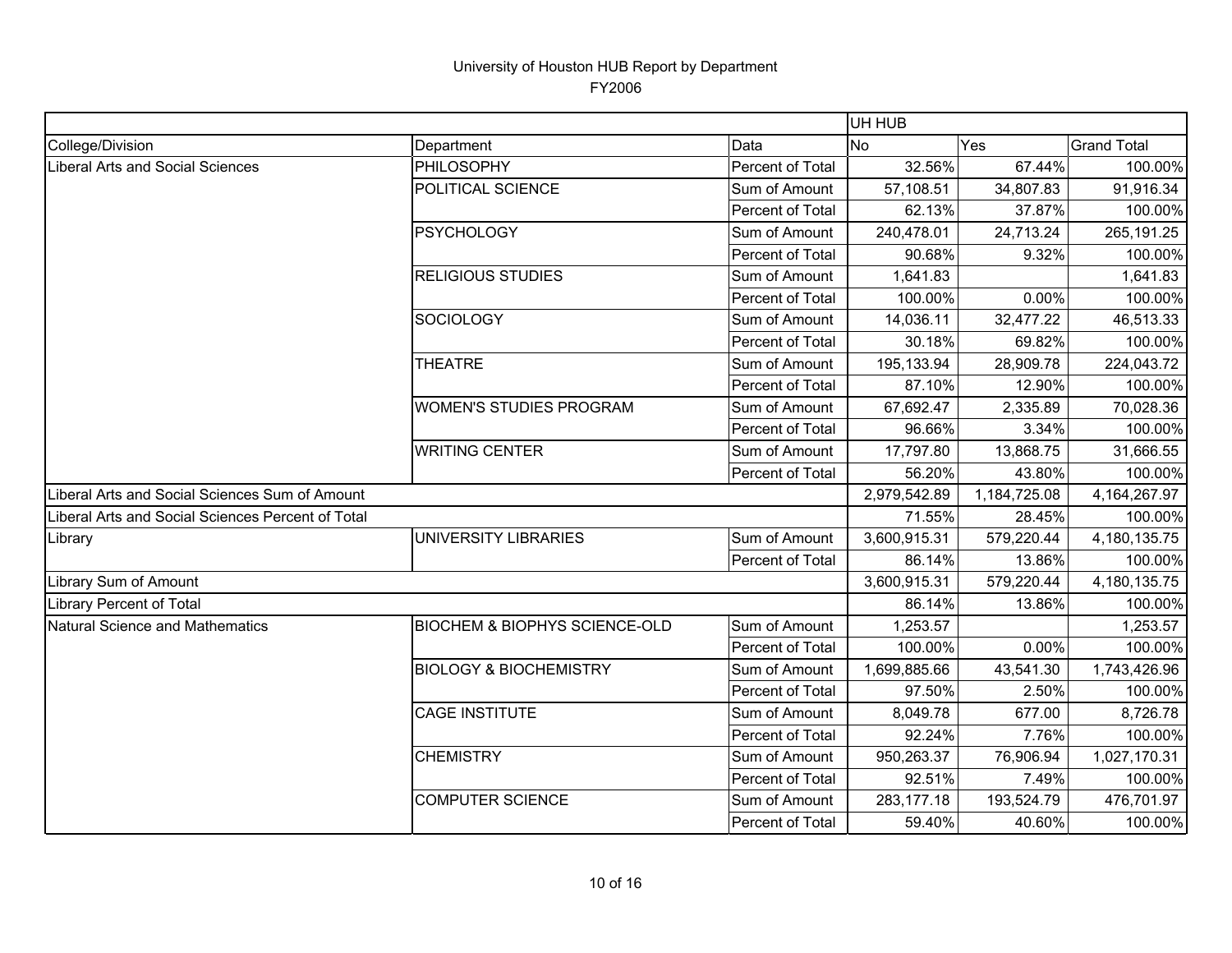|                                                  |                                           |                  | UH HUB       |             |                    |
|--------------------------------------------------|-------------------------------------------|------------------|--------------|-------------|--------------------|
| College/Division                                 | Department                                | Data             | <b>No</b>    | Yes         | <b>Grand Total</b> |
| <b>Natural Science and Mathematics</b>           | DEAN, NATURAL SCIENCE & MATHE             | Sum of Amount    | 257,982.38   | 28,368.60   | 286,350.98         |
|                                                  |                                           | Percent of Total | 90.09%       | 9.91%       | 100.00%            |
|                                                  | <b>GEOLOGY</b>                            | Sum of Amount    | 1,020,591.31 | 65,000.13   | 1,085,591.44       |
|                                                  |                                           | Percent of Total | 94.01%       | 5.99%       | 100.00%            |
|                                                  | <b>IMAQS</b>                              | Sum of Amount    | 331,475.58   | 374,485.70  | 705,961.28         |
|                                                  |                                           | Percent of Total | 46.95%       | 53.05%      | 100.00%            |
|                                                  | INST FOR THEORETICAL & ENG SCI            | Sum of Amount    | 162.66       |             | 162.66             |
|                                                  |                                           | Percent of Total | 100.00%      | 0.00%       | 100.00%            |
|                                                  | INSTITUTE FOR MOLECULAR DESIGN            | Sum of Amount    | 30,479.57    | 11,617.85   | 42,097.42          |
|                                                  |                                           | Percent of Total | 72.40%       | 27.60%      | 100.00%            |
|                                                  | <b>MATHEMATICS</b>                        | Sum of Amount    | 545,716.14   | 34, 174. 15 | 579,890.29         |
|                                                  |                                           | Percent of Total | 94.11%       | 5.89%       | 100.00%            |
|                                                  | <b>PHYSICS</b>                            | Sum of Amount    | 1,000,432.19 | 62,440.95   | 1,062,873.14       |
|                                                  |                                           | Percent of Total | 94.13%       | 5.87%       | 100.00%            |
| Natural Science and Mathematics Sum of Amount    |                                           |                  | 6,129,469.39 | 890,737.41  | 7,020,206.80       |
| Natural Science and Mathematics Percent of Total |                                           |                  | 87.31%       | 12.69%      | 100.00%            |
| Optometry                                        | <b>DEAN, OPTOMETRY</b>                    | Sum of Amount    | 1,401,335.65 | 152,899.35  | 1,554,235.00       |
|                                                  |                                           | Percent of Total | 90.16%       | 9.84%       | 100.00%            |
|                                                  | OPT VISION SCIENCES                       | Sum of Amount    | 739,878.31   | 30,731.63   | 770,609.94         |
|                                                  |                                           | Percent of Total | 96.01%       | 3.99%       | 100.00%            |
|                                                  | <b>OPTOMETRY CLINIC</b>                   | Sum of Amount    | 330,678.83   | 69,486.86   | 400,165.69         |
|                                                  |                                           | Percent of Total | 82.64%       | 17.36%      | 100.00%            |
| Optometry Sum of Amount                          |                                           |                  | 2,471,892.79 | 253,117.84  | 2,725,010.63       |
| Optometry Percent of Total                       |                                           |                  | 90.71%       | 9.29%       | 100.00%            |
| Pharmacy                                         | <b>CLINICAL PHARMACY &amp; ADMINISTRA</b> | Sum of Amount    | 236,463.77   | 23,231.34   | 259,695.11         |
|                                                  |                                           | Percent of Total | 91.05%       | 8.95%       | 100.00%            |
|                                                  | DEAN, PHARMACY                            | Sum of Amount    | 685,470.38   | 83,205.95   | 768,676.33         |
|                                                  |                                           | Percent of Total | 89.18%       | 10.82%      | 100.00%            |
|                                                  | INSTITUTE FOR DRUG EDUCATION              | Sum of Amount    | 11,324.05    | 2,488.46    | 13,812.51          |
|                                                  |                                           | Percent of Total | 81.98%       | 18.02%      | 100.00%            |
|                                                  | PHARMACOLOGICAL & PHARMACEUTIC            | Sum of Amount    | 592,317.43   | 41,273.24   | 633,590.67         |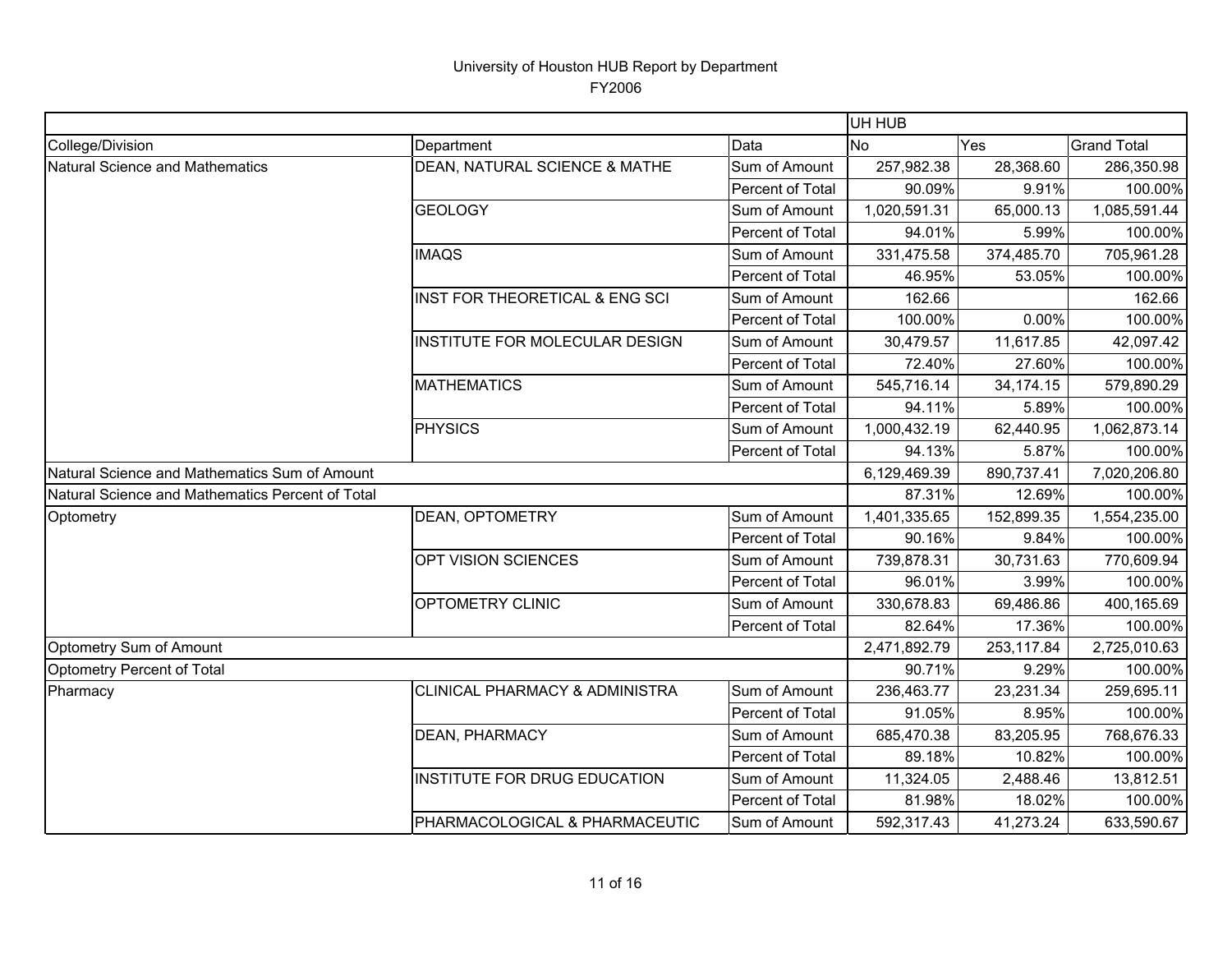|                                   |                                    |                         | UH HUB       |            |                    |
|-----------------------------------|------------------------------------|-------------------------|--------------|------------|--------------------|
| College/Division                  | Department                         | Data                    | <b>No</b>    | Yes        | <b>Grand Total</b> |
| Pharmacy                          | PHARMACOLOGICAL & PHARMACEUTIC     | Percent of Total        | 93.49%       | 6.51%      | 100.00%            |
| Pharmacy Sum of Amount            |                                    |                         | 1,525,575.63 | 150,198.99 | 1,675,774.62       |
| Pharmacy Percent of Total         |                                    |                         | 91.04%       | 8.96%      | 100.00%            |
| President                         | <b>AFFIRMATIVE ACTION</b>          | Sum of Amount           | 8,352.99     | 14,616.32  | 22,969.31          |
|                                   |                                    | Percent of Total        | 36.37%       | 63.63%     | 100.00%            |
|                                   | <b>CONTRACTS ADMINISTRATION</b>    | Sum of Amount           | 3,501.34     | 1,551.94   | 5,053.28           |
|                                   |                                    | Percent of Total        | 69.29%       | 30.71%     | 100.00%            |
|                                   | <b>INTERCOLLEGIATE ATHLETICS</b>   | Sum of Amount           | 3,266,237.89 | 739,486.75 | 4,005,724.64       |
|                                   |                                    | Percent of Total        | 81.54%       | 18.46%     | 100.00%            |
|                                   | OFFICE OF SPECIAL EVENTS           | Sum of Amount           | 382,454.85   | 61,679.07  | 444,133.92         |
|                                   |                                    | <b>Percent of Total</b> | 86.11%       | 13.89%     | 100.00%            |
|                                   | PRESIDENT                          | Sum of Amount           | 29,732.30    | 14,399.00  | 44,131.30          |
|                                   |                                    | Percent of Total        | 67.37%       | 32.63%     | 100.00%            |
|                                   | <b>STAFF COUNCIL</b>               | Sum of Amount           | 1,568.48     | 997.67     | 2,566.15           |
|                                   |                                    | Percent of Total        | 61.12%       | 38.88%     | 100.00%            |
| <b>President Sum of Amount</b>    |                                    |                         | 3,691,847.85 | 832,730.75 | 4,524,578.60       |
| <b>President Percent of Total</b> |                                    |                         | 81.60%       | 18.40%     | 100.00%            |
| Research                          | ALLIED GEOPHYSICAL LABORATORIE     | Sum of Amount           | 4,407.48     | 5,381.07   | 9,788.55           |
|                                   |                                    | Percent of Total        | 45.03%       | 54.97%     | 100.00%            |
|                                   | ANIMAL CARE OPERATIONS             | Sum of Amount           | 265,223.17   | 49,221.87  | 314,445.04         |
|                                   |                                    | Percent of Total        | 84.35%       | 15.65%     | 100.00%            |
|                                   | CENTER FOR ADVANCED MATERIALS      | Sum of Amount           | 99,478.10    | 5,595.90   | 105,074.00         |
|                                   |                                    | Percent of Total        | 94.67%       | 5.33%      | 100.00%            |
|                                   | ENVIRONMENTAL INSTIT-HOUSTON       | Sum of Amount           | 20,756.12    | 5,163.70   | 25,919.82          |
|                                   |                                    | Percent of Total        | 80.08%       | 19.92%     | 100.00%            |
|                                   | <b>GRANTS AND CONTRACTS</b>        | Sum of Amount           | 19,413.02    | 7,452.40   | 26,865.42          |
|                                   |                                    | Percent of Total        | 72.26%       | 27.74%     | 100.00%            |
|                                   | <b>HOUSTON COASTAL CENTER</b>      | Sum of Amount           | 4,779.88     | 4,166.79   | 8,946.67           |
|                                   |                                    | Percent of Total        | 53.43%       | 46.57%     | 100.00%            |
|                                   | <b>INSTITUTE FOR SPACE SYSTEMS</b> | Sum of Amount           | 5,209.89     | 96.00      | 5,305.89           |
|                                   |                                    | Percent of Total        | 98.19%       | 1.81%      | 100.00%            |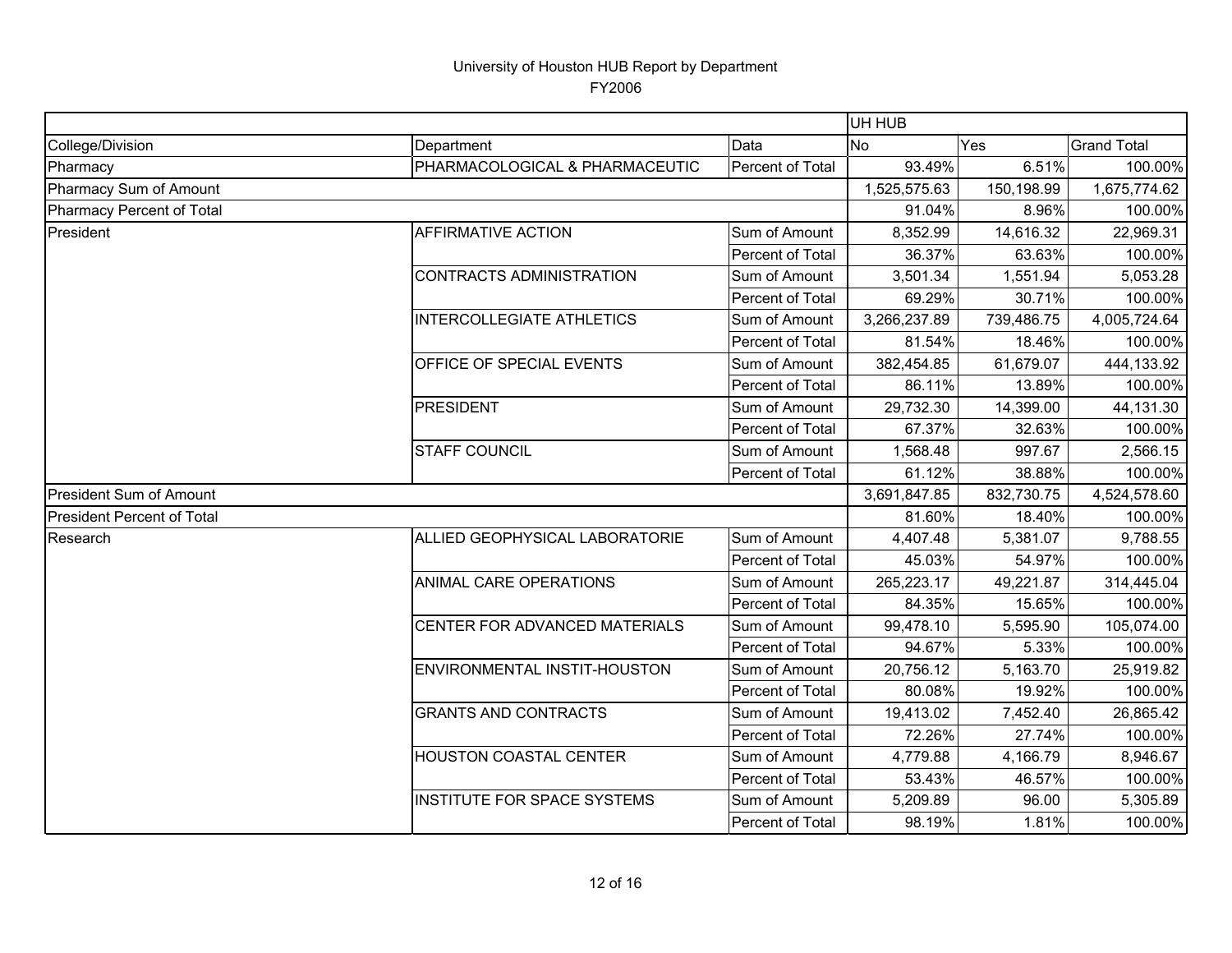|                           |                                    |                  | UH HUB       |            |                    |
|---------------------------|------------------------------------|------------------|--------------|------------|--------------------|
| College/Division          | Department                         | Data             | <b>No</b>    | Yes        | <b>Grand Total</b> |
| Research                  | MAT. RES. SCI & ENGR. CTR          | Sum of Amount    | 94,321.70    | 2,294.37   | 96,616.07          |
|                           |                                    | Percent of Total | 97.63%       | 2.37%      | 100.00%            |
|                           | OFFICE OF TECHNOLOGY MANAGEMEN     | Sum of Amount    | 124,070.70   | 2,276.84   | 126,347.54         |
|                           |                                    | Percent of Total | 98.20%       | 1.80%      | 100.00%            |
|                           | <b>RESEARCH</b>                    | Sum of Amount    | 344,782.14   | 19,431.96  | 364,214.10         |
|                           |                                    | Percent of Total | 94.66%       | 5.34%      | 100.00%            |
|                           | <b>RESEARCH FINANCIAL SERVICES</b> | Sum of Amount    | 2,314.71     | 3,553.79   | 5,868.50           |
|                           |                                    | Percent of Total | 39.44%       | 60.56%     | 100.00%            |
|                           | <b>RESEARCH INFORMATION CENTER</b> | Sum of Amount    | 56,102.32    | 13,450.51  | 69,552.83          |
|                           |                                    | Percent of Total | 80.66%       | 19.34%     | 100.00%            |
|                           | RESEARCH POLICIES/COMP/COMMITT     | Sum of Amount    | 4,158.49     | 3,469.38   | 7,627.87           |
|                           |                                    | Percent of Total | 54.52%       | 45.48%     | 100.00%            |
|                           | SPACE VACUUM EPITAXY CENTER        | Sum of Amount    | 41,833.60    | 174.66     | 42,008.26          |
|                           |                                    | Percent of Total | 99.58%       | 0.42%      | 100.00%            |
|                           | SUPER CONDUCT & ADV MATERIALS      | Sum of Amount    | 132,610.41   | 2,234.31   | 134,844.72         |
|                           |                                    | Percent of Total | 98.34%       | 1.66%      | 100.00%            |
|                           | <b>TCSUH</b>                       | Sum of Amount    | 648,400.51   | 27,818.48  | 676,218.99         |
|                           |                                    | Percent of Total | 95.89%       | 4.11%      | 100.00%            |
|                           | <b>TIMES</b>                       | Sum of Amount    | 377,244.06   | 57,337.67  | 434,581.73         |
|                           |                                    | Percent of Total | 86.81%       | 13.19%     | 100.00%            |
|                           | TX LEARNING/COMPUTATIONAL CTR      | Sum of Amount    | 1,140,312.40 | 93,154.00  | 1,233,466.40       |
|                           |                                    | Percent of Total | 92.45%       | 7.55%      | 100.00%            |
| Research Sum of Amount    |                                    |                  | 3,385,418.70 | 302,273.70 | 3,687,692.40       |
| Research Percent of Total |                                    |                  | 91.80%       | 8.20%      | 100.00%            |
| <b>Student Affairs</b>    | <b>CAMPUS ACTIVITIES</b>           | Sum of Amount    | 252,332.90   | 40,205.18  | 292,538.08         |
|                           |                                    | Percent of Total | 86.26%       | 13.74%     | 100.00%            |
|                           | <b>CAMPUS RECREATION</b>           | Sum of Amount    | 241,493.44   | 64,049.38  | 305,542.82         |
|                           |                                    | Percent of Total | 79.04%       | 20.96%     | 100.00%            |
|                           | CENTER FOR STUDENTS W/DISABILI     | Sum of Amount    | 283,554.49   | 14,652.88  | 298,207.37         |
|                           |                                    | Percent of Total | 95.09%       | 4.91%      | 100.00%            |
|                           | <b>CHILD CARE CENTER</b>           | Sum of Amount    | 93,081.19    | 7,855.03   | 100,936.22         |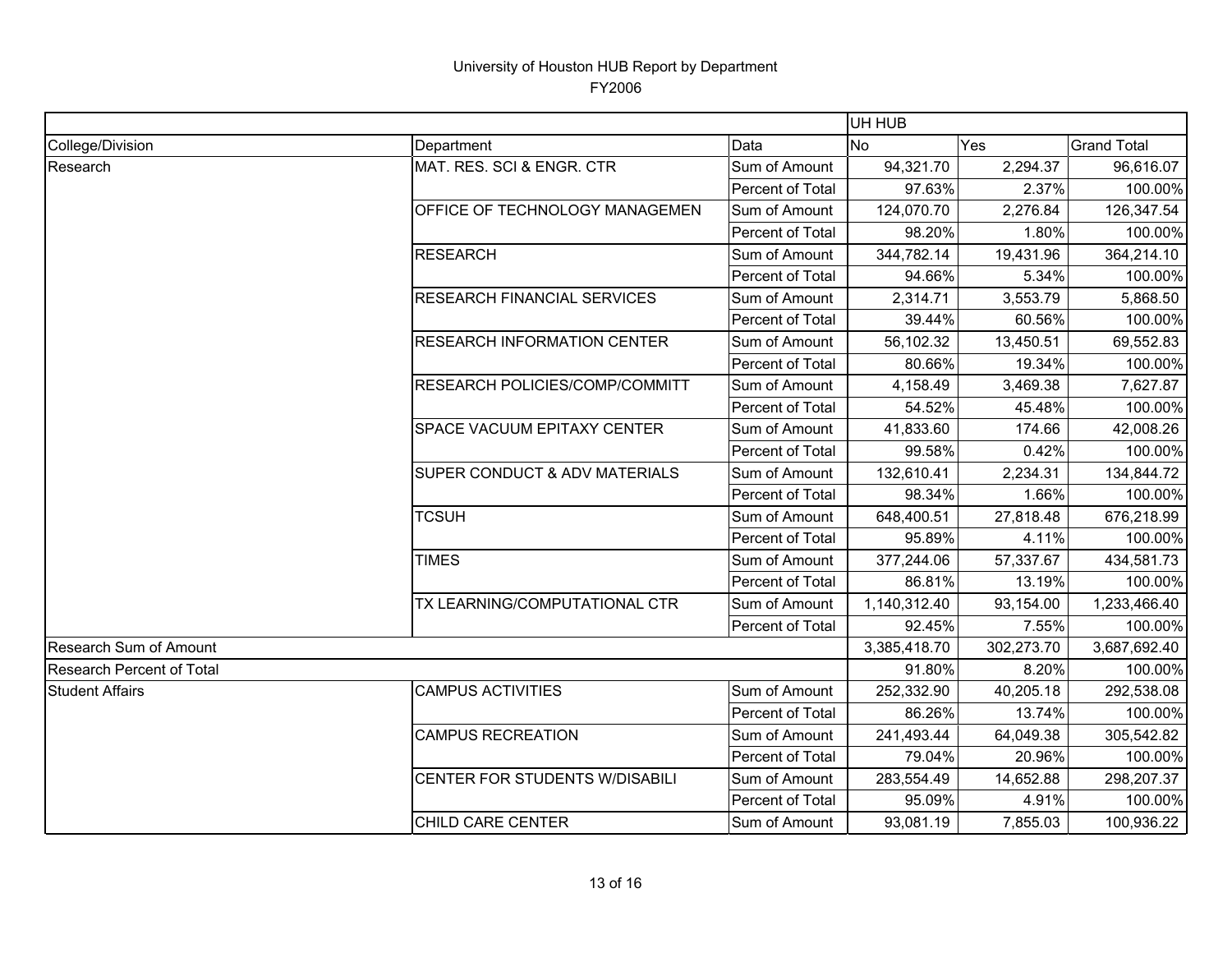|                        |                                       |                  |                | UH HUB     |                    |  |  |
|------------------------|---------------------------------------|------------------|----------------|------------|--------------------|--|--|
| College/Division       | Department                            | Data             | N <sub>o</sub> | Yes        | <b>Grand Total</b> |  |  |
| <b>Student Affairs</b> | CHILD CARE CENTER                     | Percent of Total | 92.22%         | 7.78%      | 100.00%            |  |  |
|                        | <b>COUNSELING AND PSYCH SVCS</b>      | Sum of Amount    | 23,950.13      | 28,168.16  | 52,118.29          |  |  |
|                        |                                       | Percent of Total | 45.95%         | 54.05%     | 100.00%            |  |  |
|                        | <b>CULLEN PERFORMANCE HALL</b>        | Sum of Amount    | 90,813.42      | 5,886.39   | 96,699.81          |  |  |
|                        |                                       | Percent of Total | 93.91%         | 6.09%      | 100.00%            |  |  |
|                        | <b>DEAN OF STUDENTS</b>               | Sum of Amount    | 41,118.03      | 8,649.25   | 49,767.28          |  |  |
|                        |                                       | Percent of Total | 82.62%         | 17.38%     | 100.00%            |  |  |
|                        | INT'L STUDENT & SCHOLAR SERVIC        | Sum of Amount    | 35,559.64      | 5,684.06   | 41,243.70          |  |  |
|                        |                                       | Percent of Total | 86.22%         | 13.78%     | 100.00%            |  |  |
|                        | LEARNING AND ASSESSMENT SVCS          | Sum of Amount    | 3,388.45       | 4,287.21   | 7,675.66           |  |  |
|                        |                                       | Percent of Total | 44.15%         | 55.85%     | 100.00%            |  |  |
|                        | LEARNING SUPPORT SERVICES             | Sum of Amount    | 19,423.41      | 5,921.70   | 25,345.11          |  |  |
|                        |                                       | Percent of Total | 76.64%         | 23.36%     | 100.00%            |  |  |
|                        | <b>RELIGION CENTER</b>                | Sum of Amount    | 6,230.62       | 540.47     | 6,771.09           |  |  |
|                        |                                       | Percent of Total | 92.02%         | 7.98%      | 100.00%            |  |  |
|                        | <b>RESIDENTIAL LIFE &amp; HOUSING</b> | Sum of Amount    | 1,774,971.52   | 166,941.20 | 1,941,912.72       |  |  |
|                        |                                       | Percent of Total | 91.40%         | 8.60%      | 100.00%            |  |  |
|                        | <b>STUDENT AFFAIRS</b>                | Sum of Amount    | 84,256.56      | 14,962.94  | 99,219.50          |  |  |
|                        |                                       | Percent of Total | 84.92%         | 15.08%     | 100.00%            |  |  |
|                        | <b>STUDENT HEALTH CENTER</b>          | Sum of Amount    | 176,568.86     | 178,605.10 | 355,173.96         |  |  |
|                        |                                       | Percent of Total | 49.71%         | 50.29%     | 100.00%            |  |  |
|                        | <b>STUDENT PHARMACY</b>               | Sum of Amount    | 19,234.32      | 445.99     | 19,680.31          |  |  |
|                        |                                       | Percent of Total | 97.73%         | 2.27%      | 100.00%            |  |  |
|                        | <b>STUDENT PUBLICATIONS</b>           | Sum of Amount    | 39,511.49      | 6,995.50   | 46,506.99          |  |  |
|                        |                                       | Percent of Total | 84.96%         | 15.04%     | 100.00%            |  |  |
|                        | UNIVERSITY CAREER SERVICES            | Sum of Amount    | 31,352.28      | 6,359.00   | 37,711.28          |  |  |
|                        |                                       | Percent of Total | 83.14%         | 16.86%     | 100.00%            |  |  |
|                        | UNIVERSITY CENTER                     | Sum of Amount    | 470,911.40     | 92,431.35  | 563,342.75         |  |  |
|                        |                                       | Percent of Total | 83.59%         | 16.41%     | 100.00%            |  |  |
|                        | UNIVERSITY TESTING SERVICES           | Sum of Amount    | 114,551.91     | 10,948.94  | 125,500.85         |  |  |
|                        |                                       | Percent of Total | 91.28%         | 8.72%      | 100.00%            |  |  |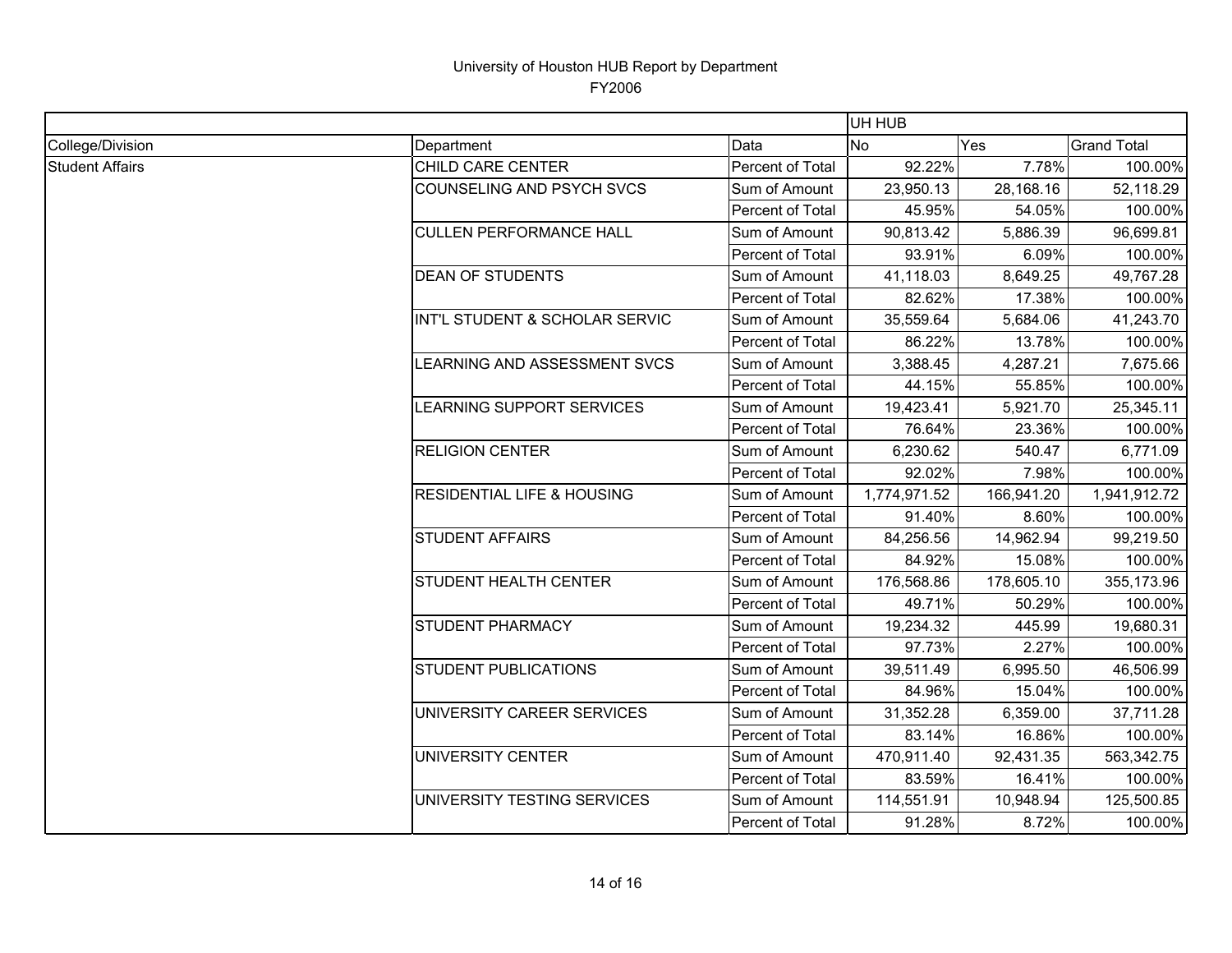|                                         |                                         |                  | UH HUB           |            |                    |
|-----------------------------------------|-----------------------------------------|------------------|------------------|------------|--------------------|
| College/Division                        | Department                              | Data             | <b>No</b><br>Yes |            | <b>Grand Total</b> |
| <b>Student Affairs</b>                  | <b>URBAN EXPERIENCE VPSA</b>            | Sum of Amount    | 258.75           | 1,523.73   | 1,782.48           |
|                                         |                                         | Percent of Total | 14.52%           | 85.48%     | 100.00%            |
|                                         | <b>VETERAN SERVICES</b>                 | Sum of Amount    | 15,851.54        | 4,781.14   | 20,632.68          |
|                                         |                                         | Percent of Total | 76.83%           | 23.17%     | 100.00%            |
| <b>Student Affairs Sum of Amount</b>    |                                         |                  | 3,818,414.35     | 669,894.60 | 4,488,308.95       |
| <b>Student Affairs Percent of Total</b> |                                         |                  | 85.07%           | 14.93%     | 100.00%            |
| Technology                              | CENTER FOR TECHNOLOGY LITERACY          | Sum of Amount    | 12,116.03        |            | 12,116.03          |
|                                         |                                         | Percent of Total | 100.00%          | 0.00%      | 100.00%            |
|                                         | DEAN, TECHNOLOGY                        | Sum of Amount    | 315,704.84       | 365,219.32 | 680,924.16         |
|                                         |                                         | Percent of Total | 46.36%           | 53.64%     | 100.00%            |
|                                         | <b>ENGINEERING TECHNOLOGY</b>           | Sum of Amount    | 111,960.26       | 150,817.42 | 262,777.68         |
|                                         |                                         | Percent of Total | 42.61%           | 57.39%     | 100.00%            |
|                                         | HUMAN DEVELOP AND CONSUMER SCI          | Sum of Amount    | 47,278.14        | 101,372.13 | 148,650.27         |
|                                         |                                         | Percent of Total | 31.80%           | 68.20%     | 100.00%            |
|                                         | <b>INFORMATION &amp; LOGISTICS TECH</b> | Sum of Amount    | 130,131.37       | 88,761.05  | 218,892.42         |
|                                         |                                         | Percent of Total | 59.45%           | 40.55%     | 100.00%            |
|                                         | <b>TMAC</b>                             | Sum of Amount    | 38,247.38        | 3,069.06   | 41,316.44          |
|                                         |                                         | Percent of Total | 92.57%           | 7.43%      | 100.00%            |
| <b>Technology Sum of Amount</b>         |                                         |                  | 655,438.02       | 709,238.98 | 1,364,677.00       |
| <b>Technology Percent of Total</b>      |                                         |                  | 48.03%           | 51.97%     | 100.00%            |
| <b>University Advancement</b>           | ADVANCEMENT INFORMATION SVCS            | Sum of Amount    | 8,366.45         | 49,088.04  | 57,454.49          |
|                                         |                                         | Percent of Total | 14.56%           | 85.44%     | 100.00%            |
|                                         | <b>ANNUAL GIVING</b>                    | Sum of Amount    | 445,466.95       | 4,561.37   | 450,028.32         |
|                                         |                                         | Percent of Total | 98.99%           | 1.01%      | 100.00%            |
|                                         | <b>CREATIVE SERVICES</b>                | Sum of Amount    | 502,178.42       | 66,354.15  | 568,532.57         |
|                                         |                                         | Percent of Total | 88.33%           | 11.67%     | 100.00%            |
|                                         | <b>DEVELOPMENT</b>                      | Sum of Amount    | 101,724.18       | 100,906.99 | 202,631.17         |
|                                         |                                         | Percent of Total | 50.20%           | 49.80%     | 100.00%            |
|                                         | DEVELOPMENT RESEARCH                    | Sum of Amount    | 22,740.49        | 1,707.48   | 24,447.97          |
|                                         |                                         | Percent of Total | 93.02%           | 6.98%      | 100.00%            |
|                                         | <b>DONOR &amp; ALUMNI RECORDS</b>       | Sum of Amount    | 37,823.99        | 6,825.33   | 44,649.32          |